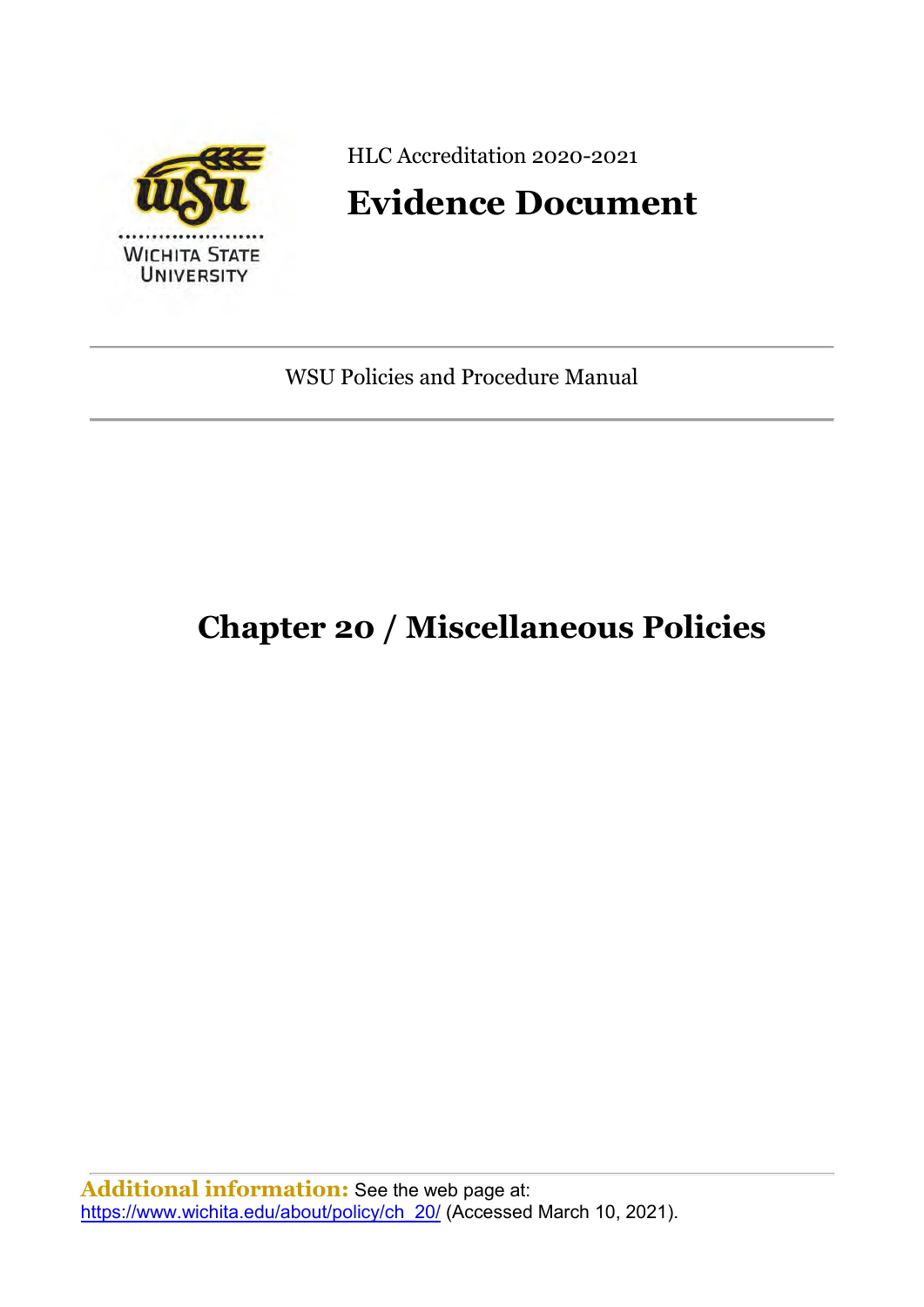

# **WSU Policies and Procedures**

# **Chapter 20 - Miscellaneous Policies**

- **[20.01 / Kansas Open Records Act](https://www.wichita.edu/about/policy/ch_20/ch20_01.php)** Effective: July 1, 1997 | Revised: May 8, 2018
- **[20.02 / Crisis Management Planning and Preparedness](https://www.wichita.edu/about/policy/ch_20/ch20_02.php)** Effective: December 1, 1999 | Revised: February 6, 2009
- **[20.03 / Closing the University in the Event of Severe Weather or Other Emergency](https://www.wichita.edu/about/policy/ch_20/ch20_03.php)  [Situations](https://www.wichita.edu/about/policy/ch_20/ch20_03.php)** Effective: February 23, 2018
- **[20.04 / Tornado Warnings](https://www.wichita.edu/about/policy/ch_20/ch20_04.php)** Effective: July 1, 1997
- **[20.08 / Workforce, Professional & Community Education](https://www.wichita.edu/about/policy/ch_20/ch20_08.php)** Effective: March 25, 2016
- **[20.10 / Fundraising Efforts Involving Naming Opportunities \(Other Than Buildings or](https://www.wichita.edu/about/policy/ch_20/ch20_10.php)  [Facilities\)](https://www.wichita.edu/about/policy/ch_20/ch20_10.php)** Effective: May 1, 2001
- **[20.11 / Use of the University's Name, Seal, Logos or Marks](https://www.wichita.edu/about/policy/ch_20/ch20_11.php)** Effective: November 1, 2001 | Revised: February 1, 2010
- **[20.12 / Usage of Multi-Passenger Vans](https://www.wichita.edu/about/policy/ch_20/ch20_12.php)** Effective: June 19, 2001 | Revised: November 1, 2006
- **[20.13 / Internal Mail Distribution System](https://www.wichita.edu/about/policy/ch_20/ch20_13.php)** Effective: March 17, 1998 | Revised: April 1, 2019
- **[20.14 / Use and Operation of U.S. Postal Substation](https://www.wichita.edu/about/policy/ch_20/ch20_14.php)** Effective: May 15, 1998 | Revised: April 1, 2019
- **[20.15 / Usage of University Mailing Permits](https://www.wichita.edu/about/policy/ch_20/ch20_15.php)** Effective: October 9, 2001
- **[20.16 / Food and Beverage Policies](https://www.wichita.edu/about/policy/ch_20/ch20_16.php)** Effective: August 8, 2017 | Revised: November 12, 2018
- **[20.17 / Protected Health Information](https://www.wichita.edu/about/policy/ch_20/ch20_17.php)** Effective: April 14, 2003 | Revised: July 1, 2018
- **[20.18 / Privacy of Financial Information](https://www.wichita.edu/about/policy/ch_20/ch20_18.php)** Effective: May 23, 2003
- **[20.19 / Driving State Vehicles](https://www.wichita.edu/about/policy/ch_20/ch20_19.php)** Effective: February 15, 2006
- **[20.20 / External Grievance Procedure](https://www.wichita.edu/about/policy/ch_20/ch20_20.php)** Effective: December 1, 2006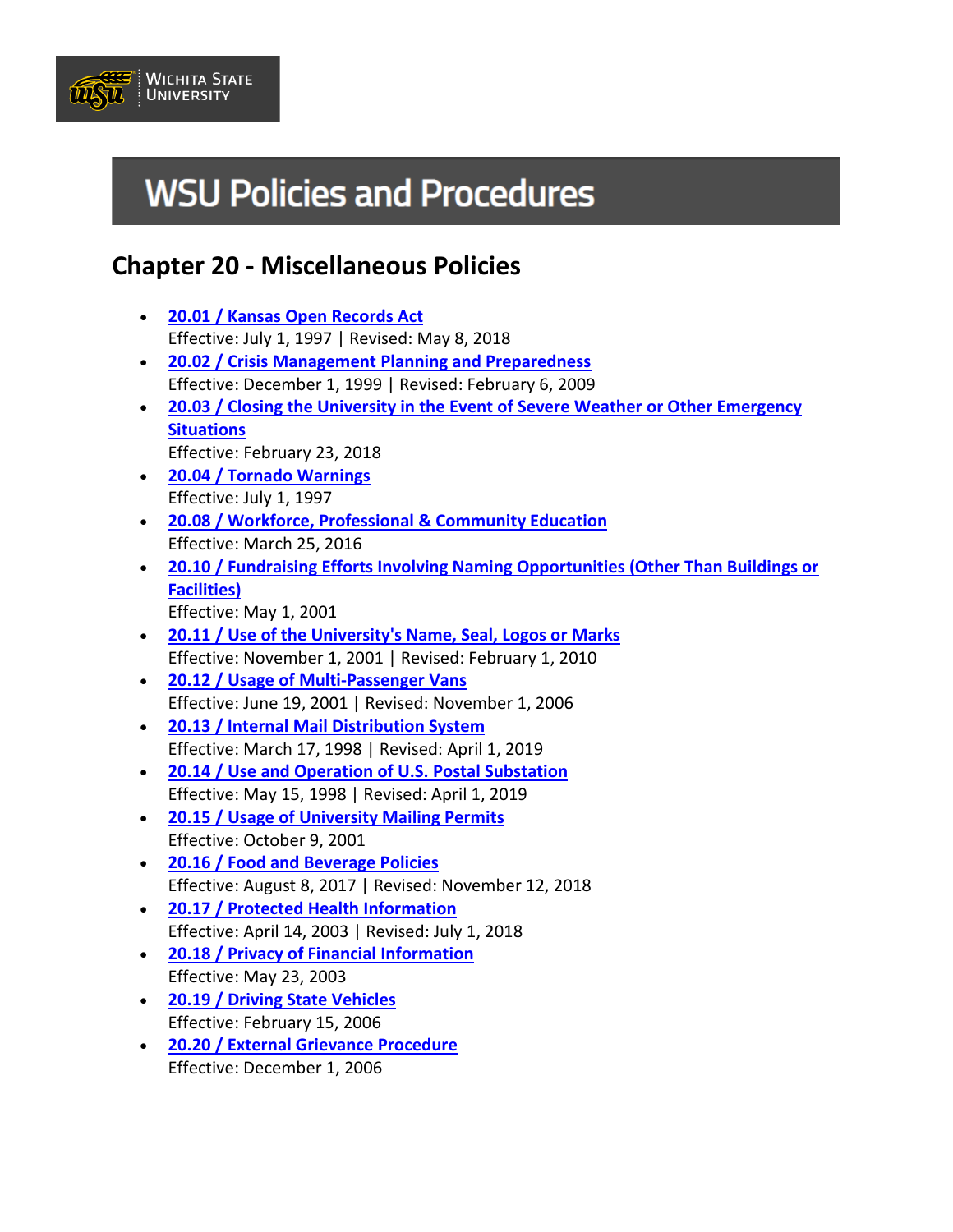

- **[20.21 / Emergency Response and Evacuation](https://www.wichita.edu/about/policy/ch_20/ch20_21.php)** Effective: July 16, 2018
- **[20.22 / Sustainability](https://www.wichita.edu/about/policy/ch_20/ch20_22.php)** Effective: October 1, 2009
- **[20.23 / Retention of University Records](https://www.wichita.edu/about/policy/ch_20/ch20_23.php)** Effective: April 15, 2010
- **[20.24 / Designating University Title IX Coordinators and Associate Coordinators](https://www.wichita.edu/about/policy/ch_20/ch20_24.php)** Effective: September 15, 2011 | Revised: July 24, 2019
- **[20.25 / Human Trafficking of Persons Prohibited](https://www.wichita.edu/about/policy/ch_20/ch20_25.php)** Effective: November 27, 2018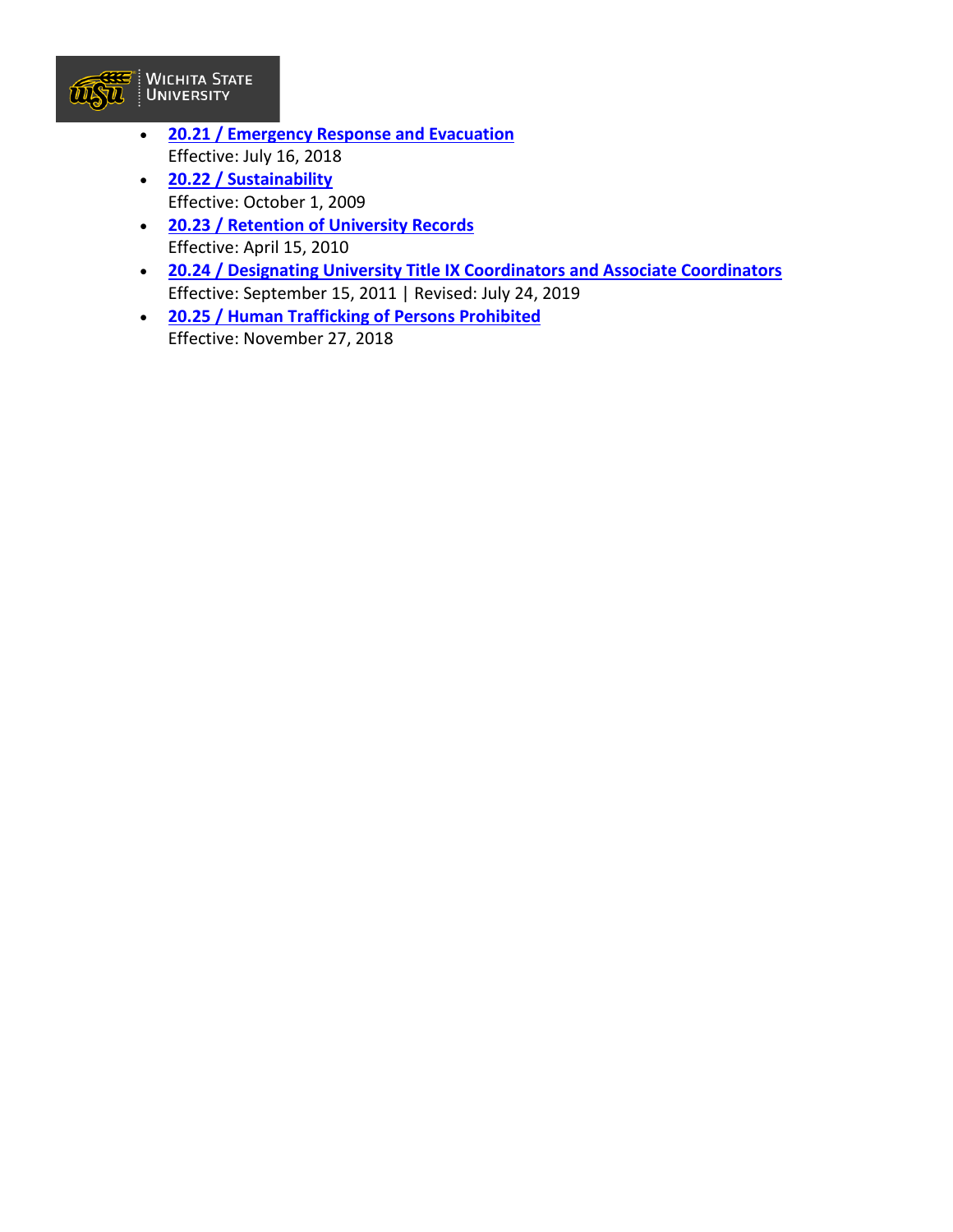

# **20.01 / Kansas Open Records Act**

Effective: July 01, 1997 Revised: May 08, 2018

## **I. The Kansas Open Records Act**

The Kansas Open Records Act, K.S.A. 45-215 *et seq*. (the "Act") grants the public the right to inspect and obtain copies of public records created or maintained by public agencies in Kansas. The Act declares that "public records shall be open for inspection by any person" unless otherwise indicated by the Act. Wichita State University is considered a public agency for purposes of the Act and complies with all provisions thereof.

#### **II. Public Records Maintained by Wichita State University**

Public records are any recorded information, regardless of form, characteristics or location, which are made, maintained or kept by or are in the possession of a public agency or any of its officers or employees pursuant to their official duties and related to the public agency. Public records maintained by the University may include, but are not limited to:

- Policies
- Minutes/records of open meetings
- Salaries of public officials
- Agency budget documents

#### **III. Requesting a Record**

Requests to the University for access to or copies of public records under the Act must be made in writing and must include the following contact information:

- Name
- Organization (if requesting on its behalf)
- Mailing address
- Email address
- Daytime phone number
- A specific description of the records requested (all requests should be as specific as possible to expedite the process)

Requests should be made at [openrecords.wichita.edu.](https://openrecords.wichita.edu/)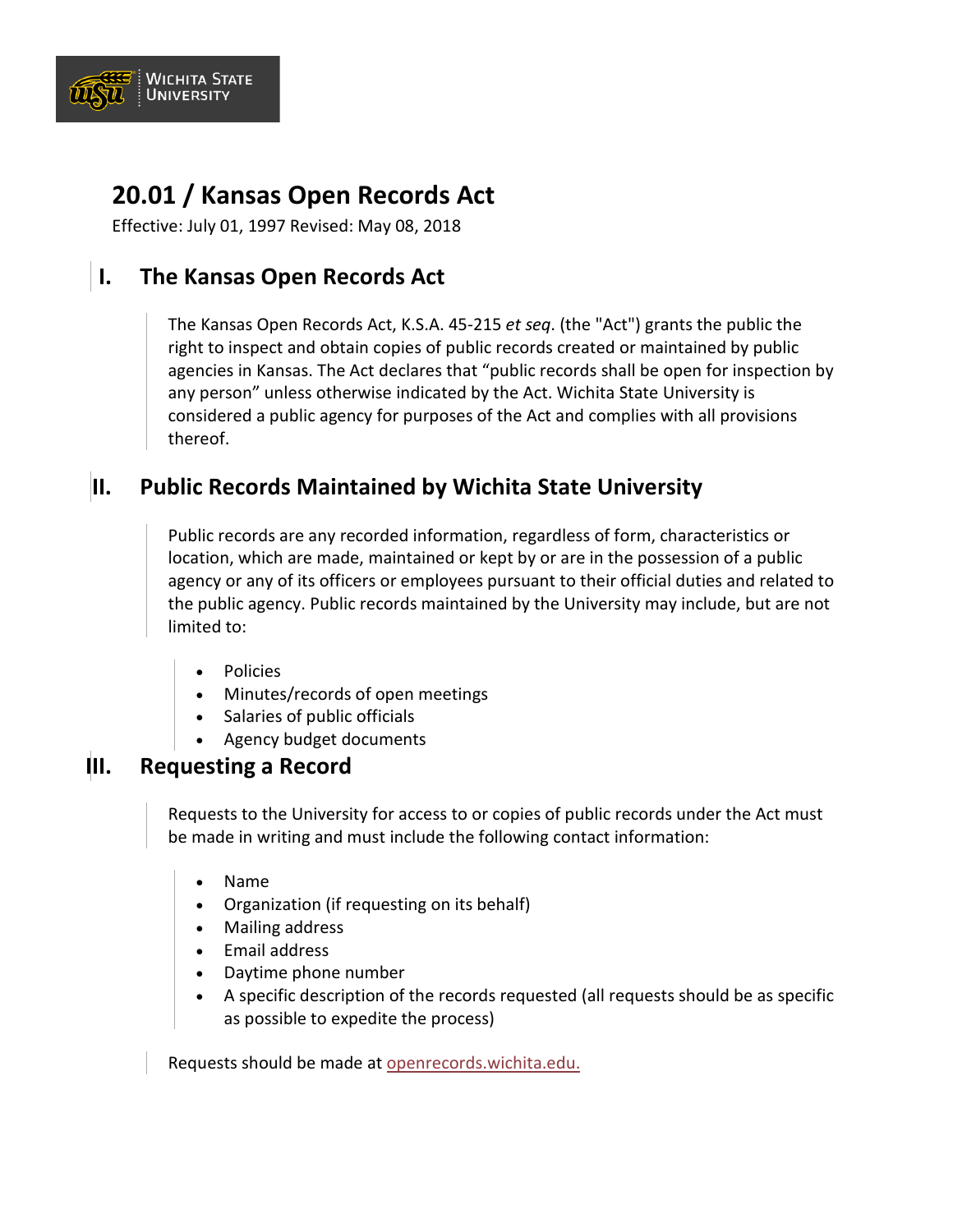

#### **IV. Delayed and Declined Requests**

All effort is made to fully respond to a records request as soon as it is received. A full response may be delayed if:

- Clarification or refined scope is required;
- Legal issues must be resolved before requested records can be produced;
- The records are archived or stored off-site; or
- The scope or large volume of requested records requires more time to assess record existence, availability, and any fees incurred to produce.

If further delay is required, the University will provide its explanation and the earliest date by which it expects a response.

A request may be declined in whole or in part if:

- The requested records do not exist;
- The requested records are exempt from disclosure by law (see K.S.A. 45-221(a)); or
- The request is insufficiently clear in scope.

Permission to access public records may also be declined if the request "places an unreasonable burden in producing public records or the custodian has reason to believe that repeated requests are intended to disrupt other essential functions of the public agency." See K.S.A. 45-218(e).

#### **V. Fees and Costs**

Commensurate with the actual costs of University employee time and resources, fees shall be charged for the retrieval, review (e.g. processing, examining and redacting), and productions of public records. Payment of total estimated fees is required in advance of records production.

In accordance with K.S.A. 45-219, the University has established the following fee schedule:

- Staff rate for retrieval and/or review: based upon employee's annual salary/hourly pay rate
- Outsourcing retrieval and/or review: actual cost incurred by University
- Specialized computer retrieval: \$75/hour
- Digital transmission or mailing fee: \$1.50
- Copying: 10 cents per page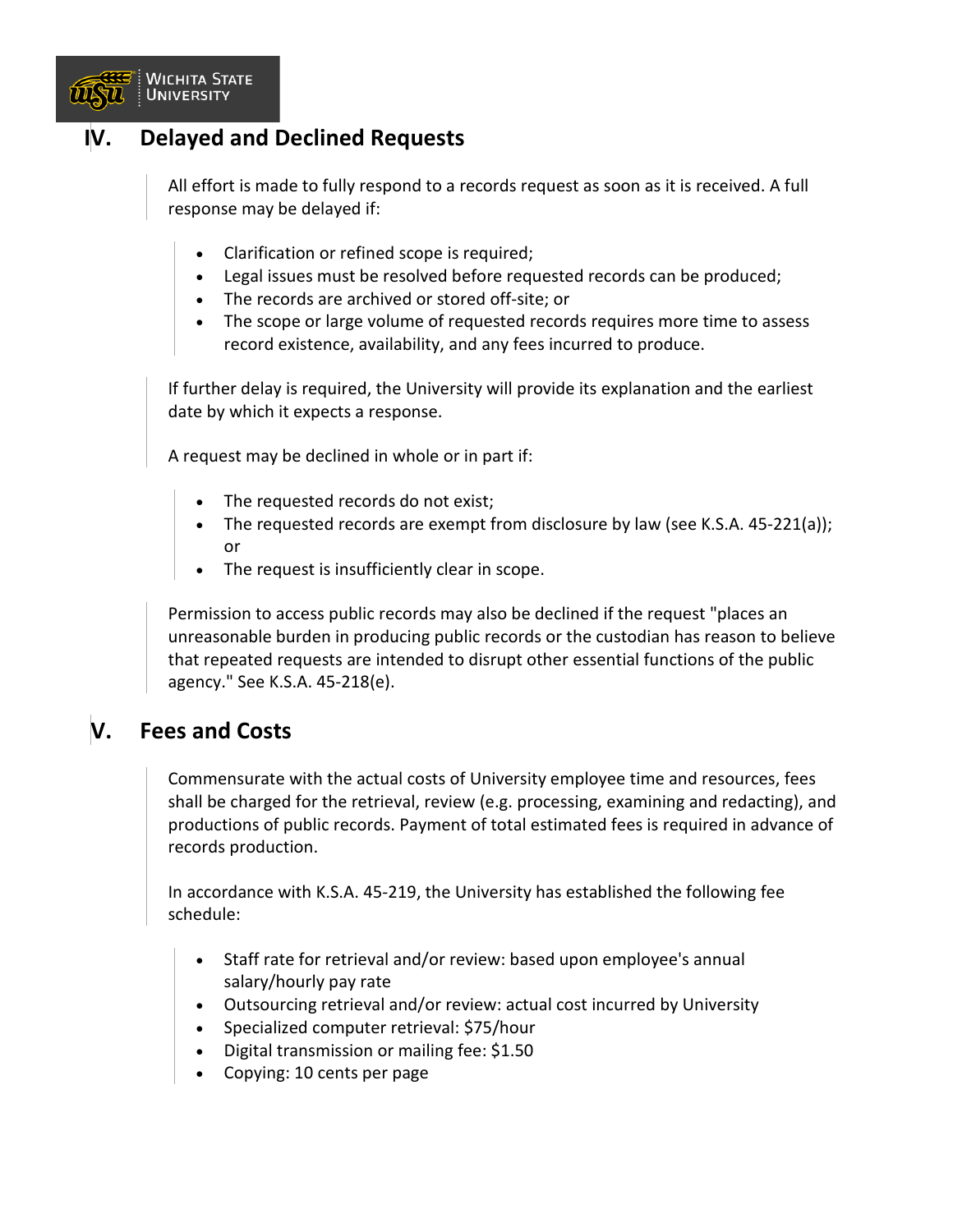

If the actual cost in time and resources exceeds the fee estimate, the requester will be billed for the balance of fees incurred, with full payment required before records production. If the actual cost incurred is less than the fee estimate, the requester will be refunded any difference over \$5.00. Payment must be made at the Office of Financial Operations in Jardine Hall, 2nd floor.

#### **VI. Freedom of Information Officer**

For questions regarding the Act or the University's policies under it, or to obtain assistance in resolving disputes related to the Act, contact the Freedom of Information Officer:

*Freedom of Information Officer 102 Morrison Hall, Campus Box 62 Wichita State University Wichita, Kansas 67260-0062 (316) 978-3409 Email: [foi@wichita.edu](mailto:foi@wichita.edu)*

#### **VII. Non-Compliance**

All employees are required to follow this policy and all published associated procedures. Failure to do so may result in discipline, up to and including termination. Any questions regarding this policy or requests made pursuant to this policy shall be directed to the Office of General Counsel.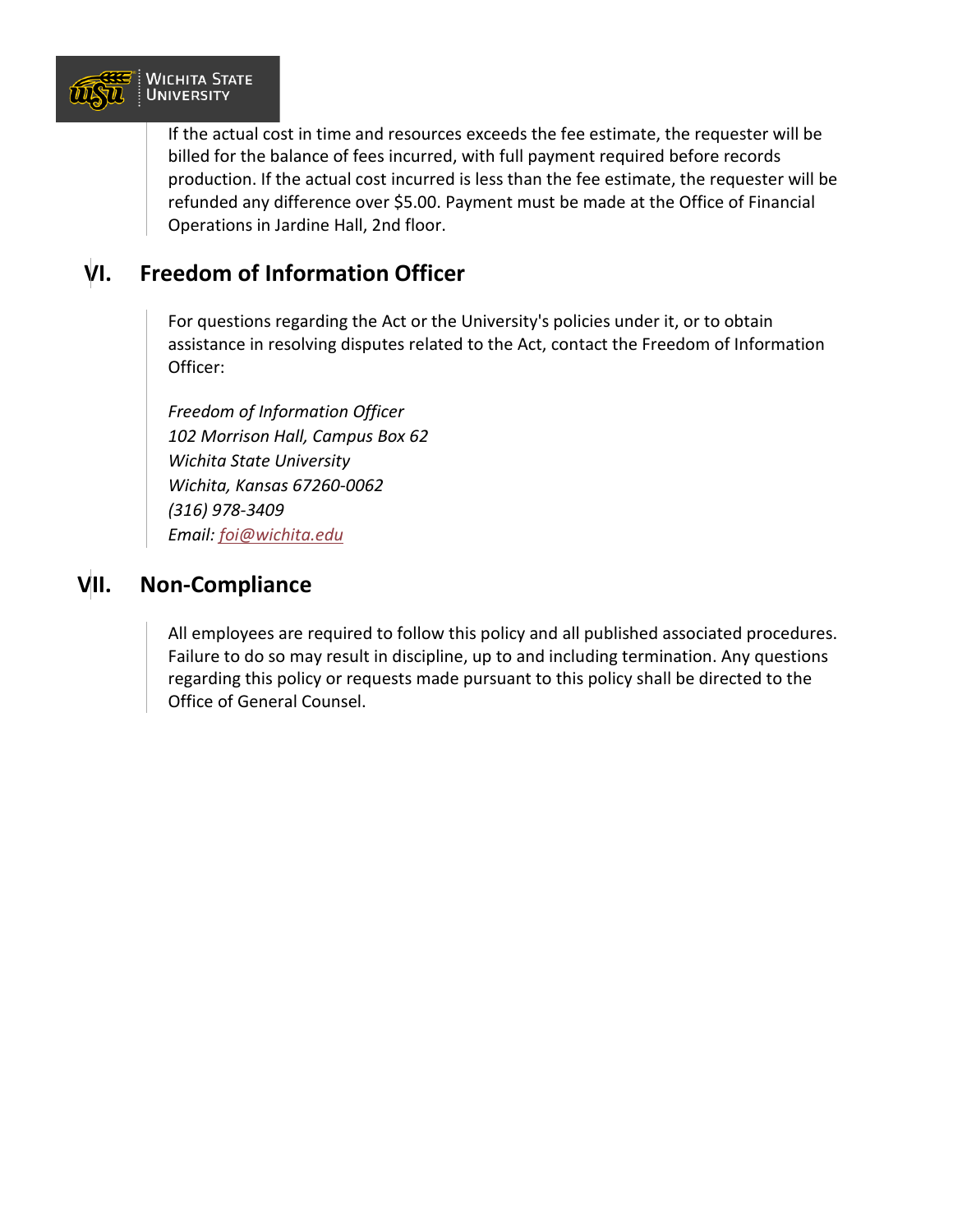

# **20.02 / Crisis Management Planning and Preparedness**

Effective: December 01, 1999 Revised: February 06, 2009

#### **I. Purpose**

Establish crisis management plan for the University.

#### **II. Preamble**

In order to have a prudent and responsible plan of response to emergency or crisis situations involving death, serious injury, destruction of University physical plant or that threaten continued operation of the University, the following crisis management plan is hereby adopted and put in place.

#### **III. Policy**

#### **A. Executive Policy and Decision Team**

- 1. The University shall have an Executive Policy and Decision Team made up of the President, the Provost, the Vice President for Finance and Administration, the Vice President for Student Affairs and the General Counsel. The General Counsel shall serve as primary coordinator of Team activities with each member being responsible, during a declared crisis situation, for arranging communication with, and facilitating operations by, their particular division. The Executive Policy and Decision Team shall, to the extent reasonably possible, establish and maintain communications with the President during any period when the President is away from campus or Wichita.
- 2. Only the President or an officially designated member of the Executive Policy and Decision Team (after first conferring with the President, if possible) shall have authority to declare a University crisis situation.
- 3. Crisis situations would include, but not necessarily be limited to, the following: physical destruction of one or more campus buildings or facilities, including data processing capabilities [weather or natural disaster, bomb, fire, chemical explosion]; any situation on campus where individuals are injured or killed [weather or natural disaster, laboratory explosion, fire, construction accident]; actual or threatened criminal violence on campus [workplace violence, hostage situation]; a death in a University building or residence hall [suicide, accident, criminal violence, weather or natural disaster]; or an accident or incident involving a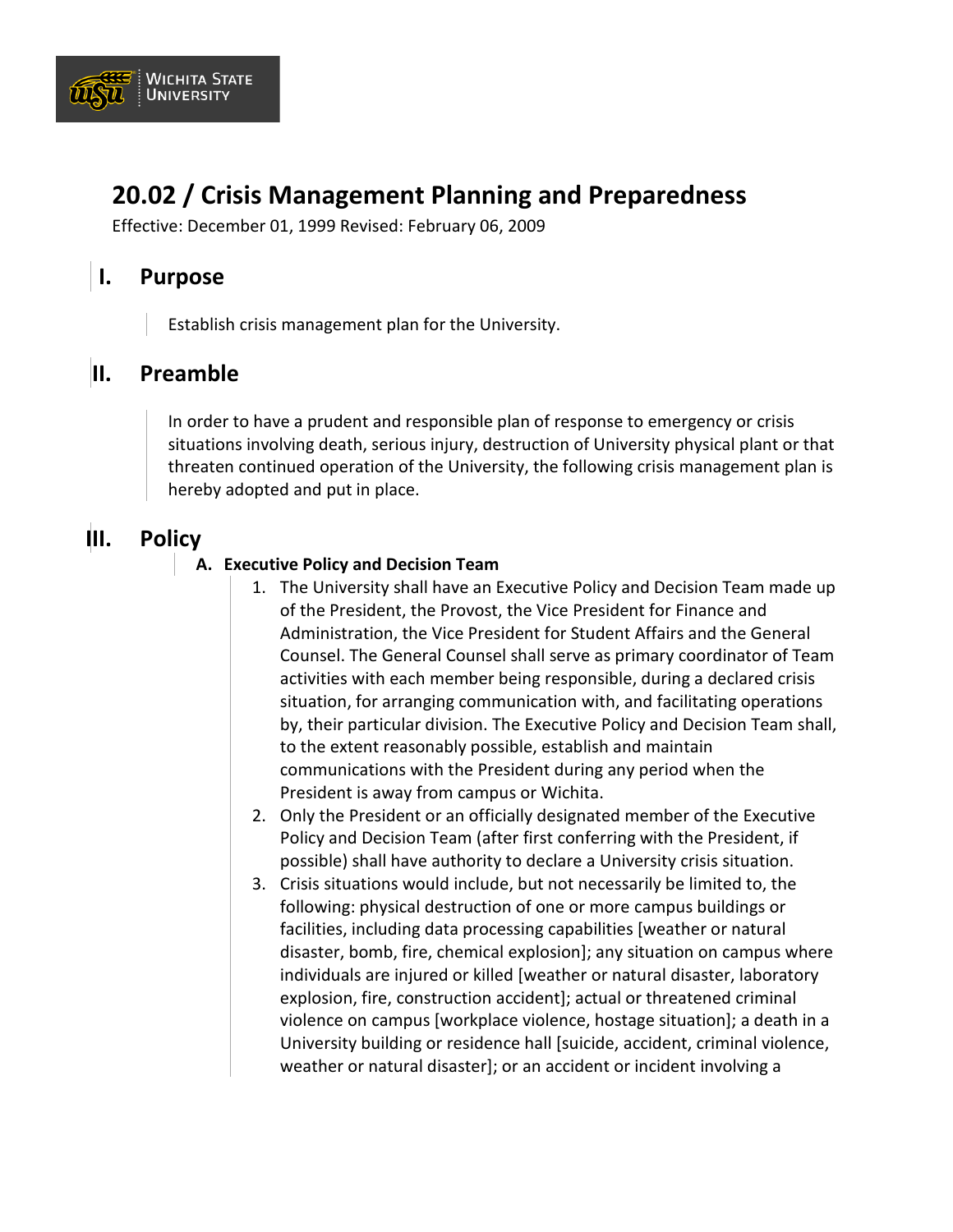

University group or activity which results in death or serious injury [transportation of students or athletic team].

4. The Executive Policy and Decision Team shall approve overall priorities and strategies; approve public information reports and instructions; and act as liaison with governmental and external organizations.

#### **B. Pre-Event Activities**

- 1. The Executive Policy and Decision Team will coordinate and work with existing University groups and committees as appropriate and required to put the University in the best possible situation to be prepared and address foreseeable crisis situations. The Team will designate specific committees to assist with assigned tasks and assignments, including, but not limited to, a "Critical Incident Planning Group," a "Business Continuity Committee," a "Behavior Intervention Team," a "Communications Team" and a "Health Risk Assessment Committee."
- 2. The Executive Policy and Decision Team shall work to achieve compatibility with the doctrines and methods expressed in the National Incident Management System (NIMS), the Incident Command System (ICS), the National Response Plan (NRP), Homeland Security Directives, and Kansas Executive Order 05-03.
- 3. The Executive Policy and Decision Team shall work to establish open channels of communication between the University and local fire, police, emergency and counseling services, including collaboration with local crisis responders on anticipated actions in event of a crisis at the University or in the community of Wichita.
- 4. The Critical Incident Planning Group will initiate training programs and requirements for all University employees and make regular reports to the Executive Policy and Decision Team.
- 5. The Critical Incident Planning Group will initiate testing of all existing crisis notification/communication systems on a regular basis and make regular reports to the Executive Policy and Decision Team.
- 6. The Critical Incident Planning Group will initiate situation-specific drills and/or "table-top" exercises to:
	- a. Evaluate lock-down capabilities.
	- b. Provide "active shooter" training for the University Police Department.
	- c. Evaluate the University's ability to plan for interference with University operations.
- 7. The Executive Policy and Decision Team will develop and maintain procedures and an "action plan" to carry out and implement its duties under this policy.
- 8. The Executive Policy and Decision Team will meet at least two (2) times during each twelve (12) month period to review its readiness to respond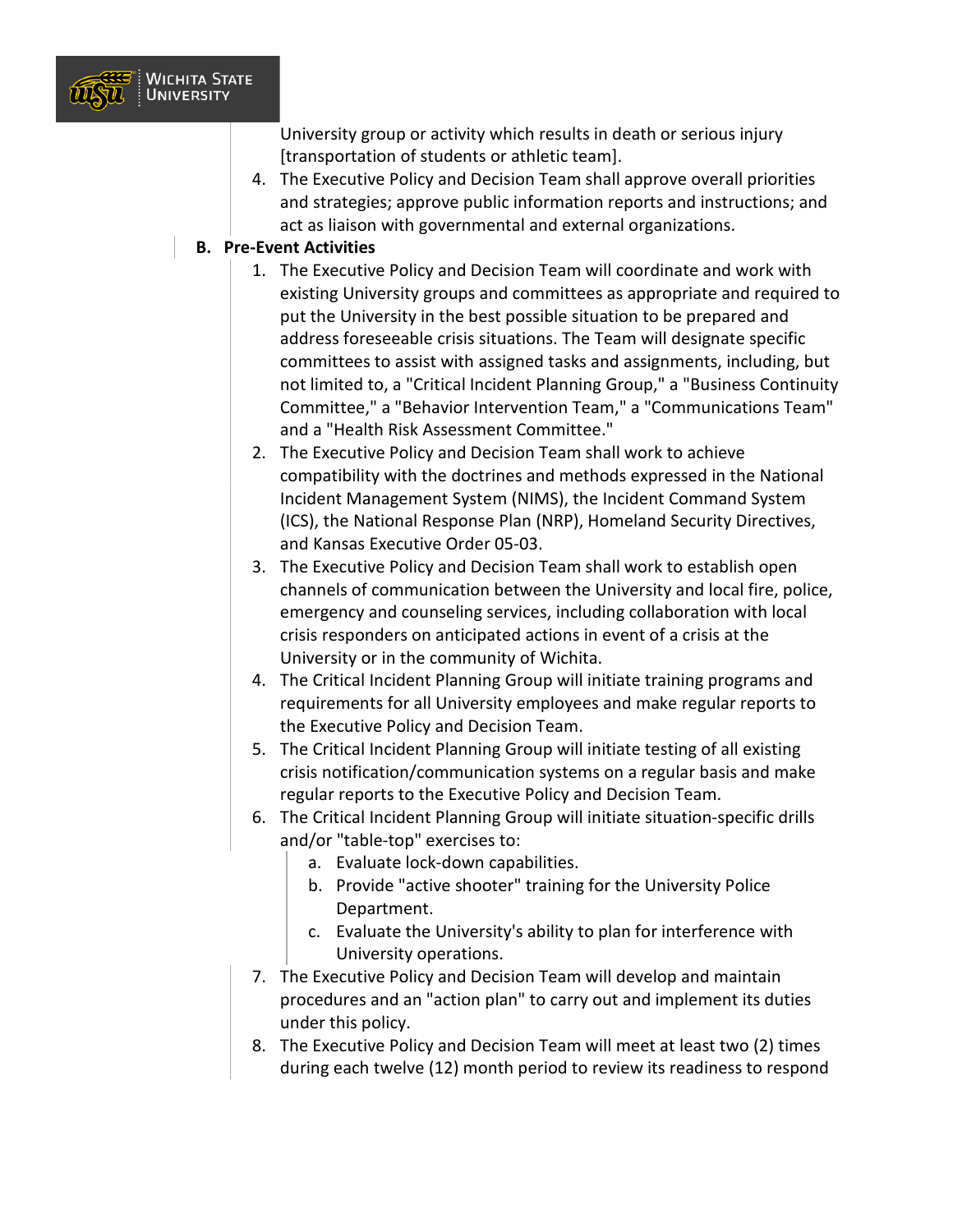

to any particular crisis situation and to update, as required, its developed procedures and "action plan."

- 9. Members of the Executive Policy and Decision Team will keep current telephone numbers on file with the President's Office, the University Police Department and the University Communications Office.
- 10. The Behavior Intervention Team shall establish and implement campus threat assessment procedures and resources.

#### **C. Responding to a Crisis Situation**

- 1. Upon the declaration of a University crisis situation, members of the Executive Policy and Decision Team shall meet immediately, said meeting to be on campus if possible, in one of the several previously identified locations (said location to be dependent upon the particular nature of the declared crisis). The members of the Team shall be guided by the following principles:
	- a. Preserve and protect life above all.
	- b. Provide open communication with the University community and the community-at-large, including utilization of a calling tree/chain of contact.
	- c. Identify an on-site incident commander as quickly as possible.
	- d. Seek liaison with the University Police Department and other specific departments as appropriate and required under the circumstances of the particular situation.
- 2. The Executive Policy and Decision Team should be prepared to report to the President within four (4) hours of its first meeting to review actions and/or steps being implemented in any particular crisis situation. The Team is authorized to move forward and/or make decisions without specific approval of the President.
- 3. The Executive Policy and Decision Team shall, as soon as reasonably feasible, initiate communications with and to all appropriate constituencies utilizing some or all of the following technologies: text messaging, email blasts, digital communications, webpage(s), existing weather sirens, telefacsimile transmissions, telephone, walkie-talkie, etc. The Team should, at all times, strive to authorize and/or provide:
	- a. Timely and accurate updates.
	- b. An identified and accessible liaison to the media.
	- c. A centralized location for updates and press conferences. It is recognized that those interested in the University will want to hear from the President, as and if reasonably possible.
- 4. The Executive Policy and Decision Team shall initiate counseling/support to the University community, including crisis victims and the families of any victims. Such counseling should be made available on campus, if appropriate, with trained and licensed providers. The Team shall also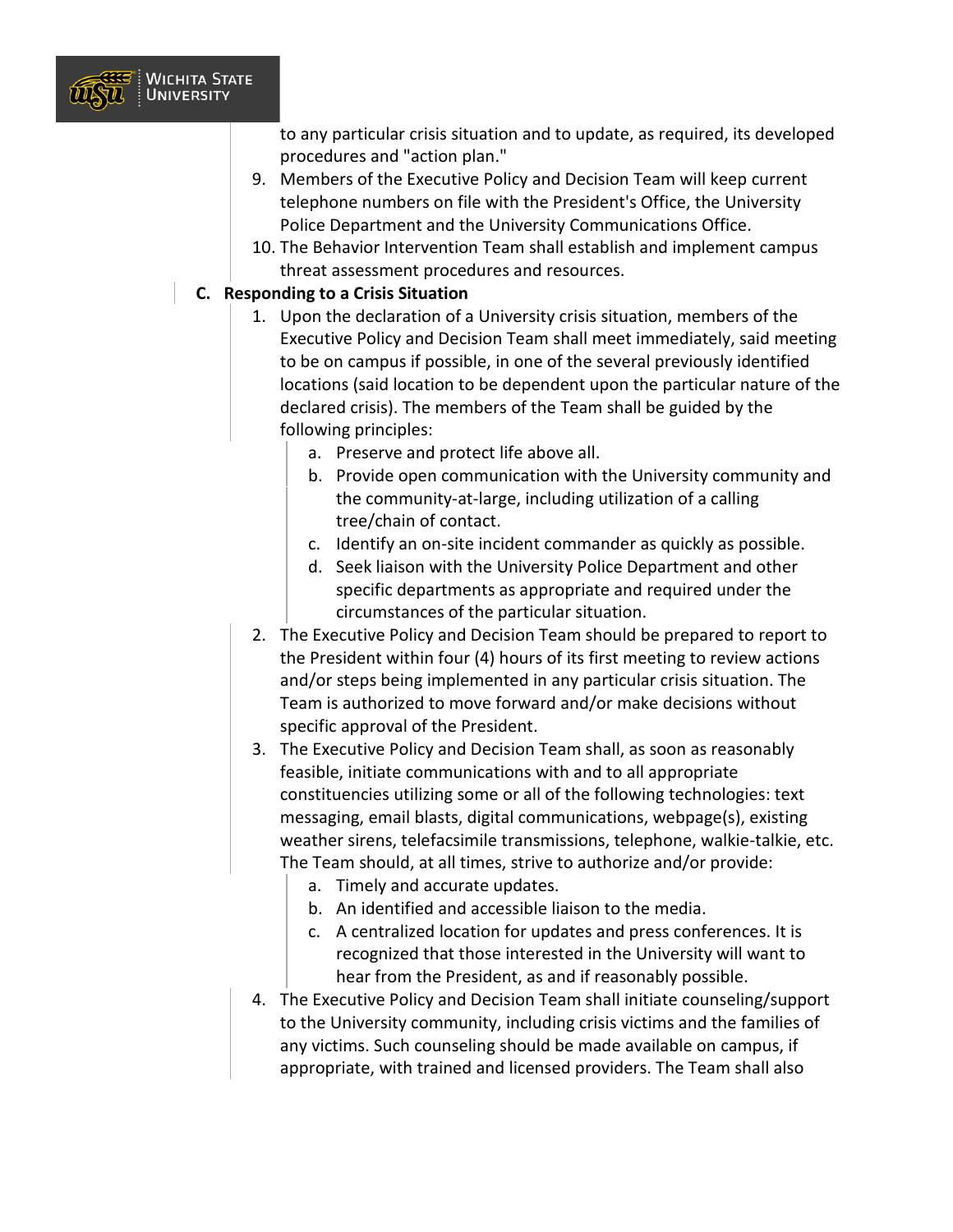

seek to make University staff available while counseling support is pending.

5. The Executive Policy and Decision Team will remain active and operational until the crisis situation is declared to be ended by the President of the University, or the President's designee.

#### **D. Post-Crisis Activities**

- 1. The Executive Policy and Decision Team shall conduct debriefing activities to evaluate the handling of any crisis and the effectiveness of the response thereto.
- 2. The Executive Policy and Decision Team shall update, revise and amend this policy statement and accompanying procedures to respond to needs identified by the University's response to and handling of any particular crisis.
- 3. The Executive Policy and Decision Team shall develop a plan to provide a family resource and victim support center in the aftermath of a crisis situation.

#### **E. Implementation**

This policy shall be included in the *WSU Policies and Procedures Manual* and shall be shared with all appropriate constituencies of the University.

The General Counsel shall have primary responsibility for publication and distribution of this University policy.

(See also [Emergency Response and Evacuation](https://www.wichita.edu/about/policy/ch_20/ch20_21.php) at Section 20.21 of this manual.)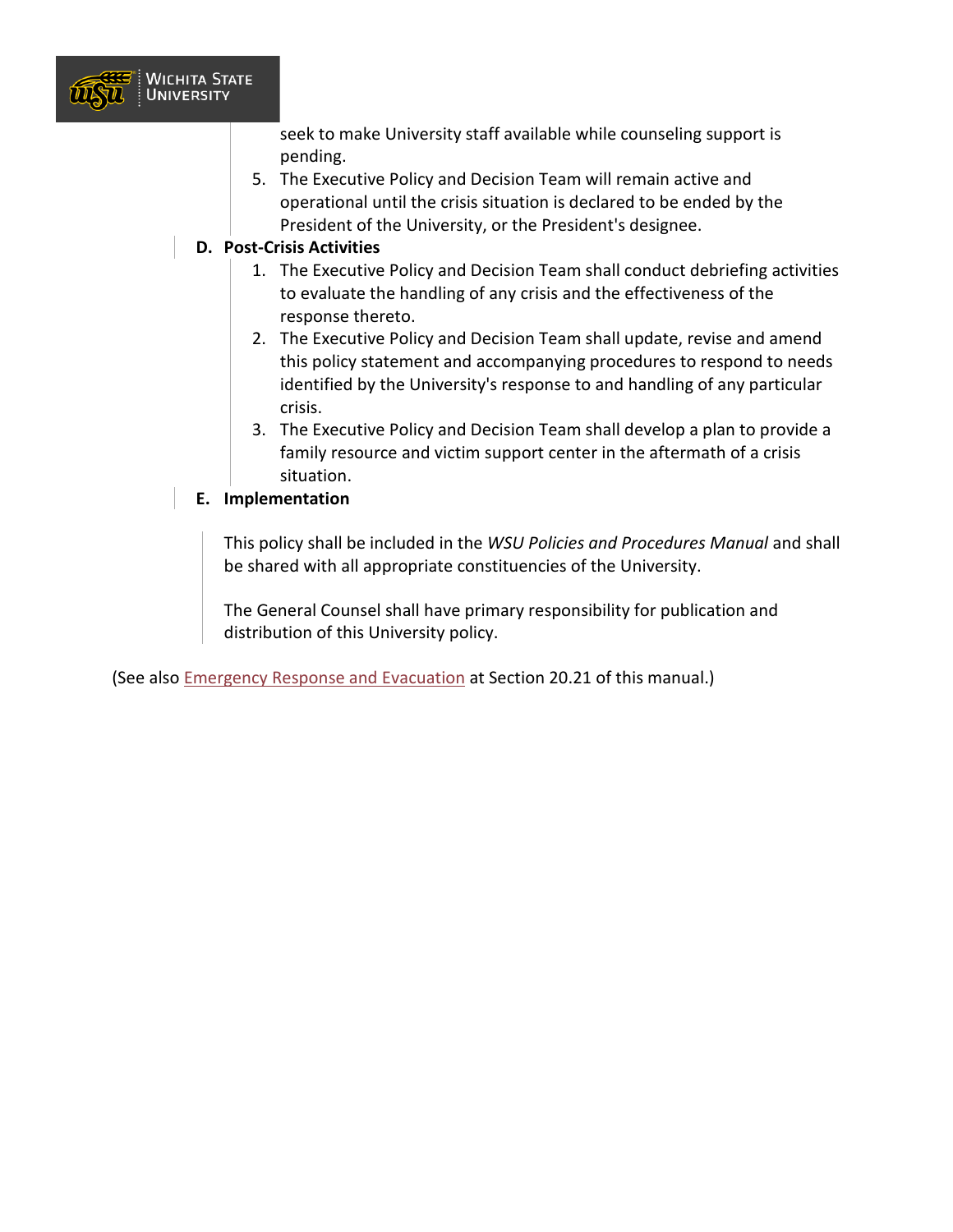

# **20.03 / Closing the University in the Event of Severe Weather or Other Emergency Situations**

Effective: February 23, 2018

#### **Policy**

- A. All decisions to close or suspend operations shall be made by the President, or the President's designee.
- B. In most circumstances, that decision should be made in consultation with the chief business officer, chief academic officer and chief student affairs officer, or their designees. After a decision is made, it should be shared with the President's Executive Team and with leaders most responsible for implementing the decision, such as those in the Physical Plant and University Police Department.
- C. Once a decision is made, Strategic Communications should widely communicate the decision and other relevant information to students, employees, organizers of oncampus events, media and public.
- D. The Director of Intercollegiate Athletics, or the Director's designee, in consultation with the President, or the President's designee, shall determine if scheduled athletic competitions should be held, postponed or canceled.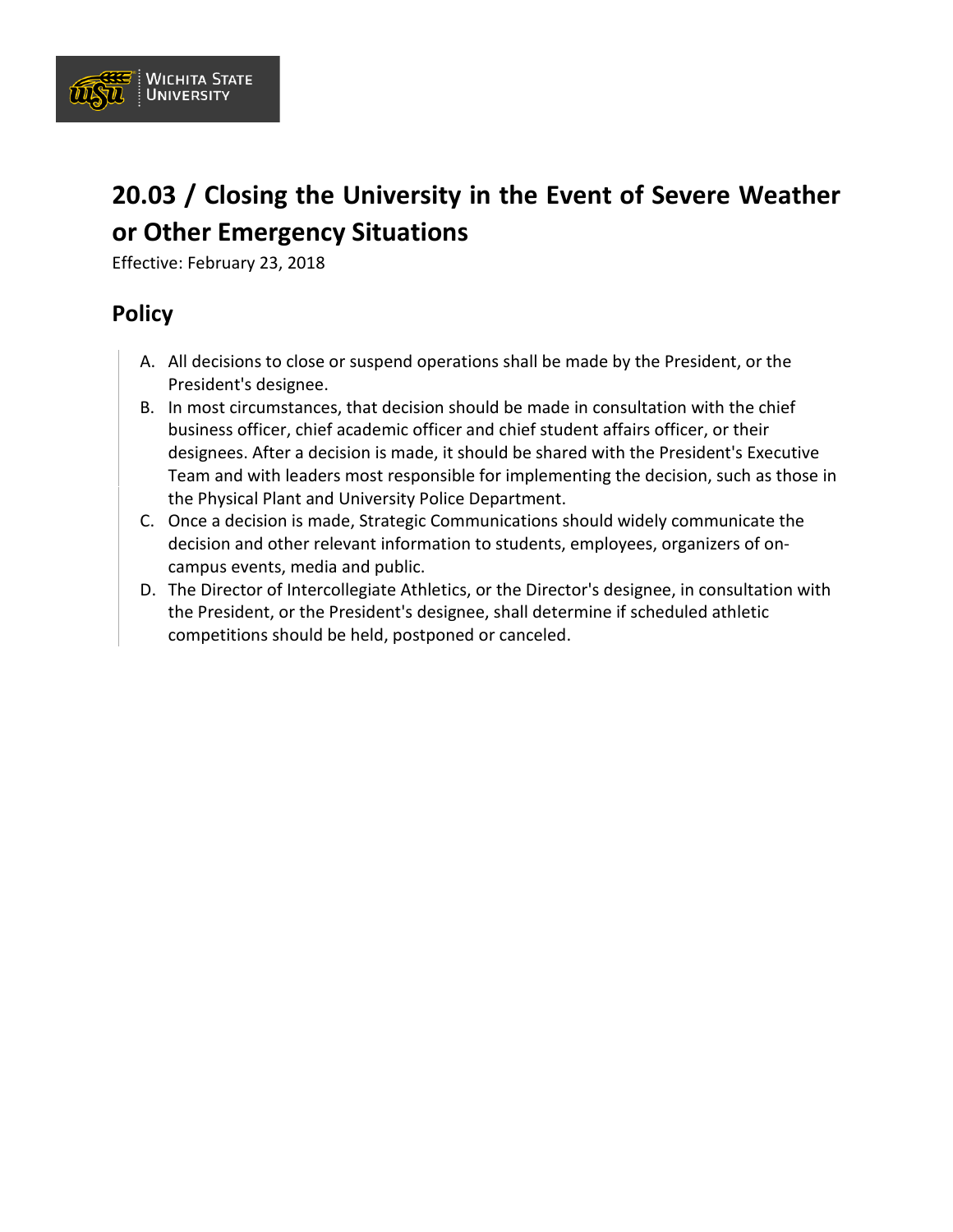

## **20.04 / Tornado Warnings**

Effective: July 01, 1997

## **I. Purpose**

To provide policy guidance regarding university activities during tornado warnings.

#### **II. Policy**

It is the policy of Wichita State University that all classes (including examination, lectures, and laboratories in progress) and activities on campus will be officially suspended when the City of Wichita is included in an officially declared tornado warning. Faculty, staff, students and visitors shall be instructed to seek appropriate shelter for the duration of the warning.

## **III. Definitions**

An officially declared tornado warning is defined as notification that the City of Wichita (or all of Sedgwick County) is included in the warning area as confirmed by the National Weather service via a weather alert radio, AM/FM radio, an Emergency Building Coordinator, or the University Police Department.

An Emergency Building Coordinator is one or more persons per building on campus designated as such by a budget officer or budget review officer. The coordinator has the authority to instruct persons in the building to take shelter and direct them to the appropriate location.

## **IV. Procedures**

The first indication of a tornado warning is frequently made by radio or civil preparedness sirens. Persons who are not able to confirm whether the Wichita area is included in the tornado warning by one of the means outlined above should proceed immediately to shelter upon hearing the sirens. The University would rather have faculty, staff and students disrupt current activities than take any chances.

Emergency Building Coordinators will post signs on building entrance doors to notify persons arriving on campus to take shelter. University Relations will issue public statements indicating classes and events have been suspended during periods of time the City of Wichita is included in the tornado warning area.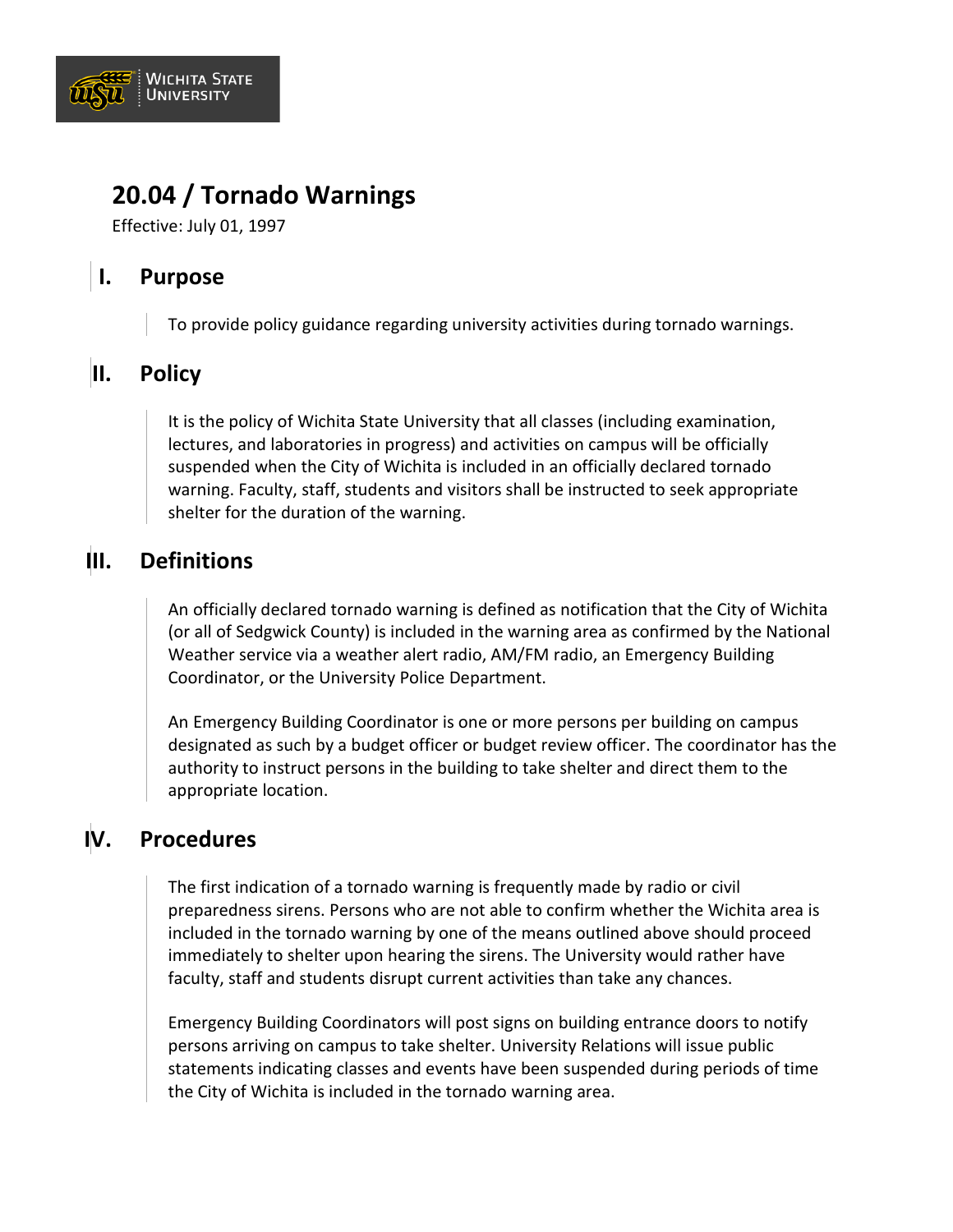

# **20.08 / Workforce, Professional & Community Education**

Effective: March 25, 2016

#### **I. Purpose**

To ensure the most cost-effective use of University resources and staff time, and to ensure University activities appropriately and consistently reflect the University's mission.

#### **II. Policy**

Programs being done in the name of the University, at which external audiences (nondegree seeking) are expected, and either 1) a program registration fee is charged or underwritten (e.g. grants, sponsorships, research funds), or 2) continuing education units (CEUs, contact hours, or other profession-specific credits) or academic credits are offered, must be coordinated through the Office for Workforce, Professional & Community Education (WPCE), and that office will be partially funded through coordination fees charged to program sponsors.

#### **III. Implementation**

- A. Campus units submit a planning and approval form to WPCE as soon as a decision is made to offer a program (conferences, courses, workshops, institutes, symposiums, seminars, etc.) using the University's name [\(click here](https://www.wichita.edu/academics/wpce/planningapproval.php) for web page with planning and approval form and instructions).
- B. Upon receipt of the planning and approval form, the Assistant Director of WPCE will review the form to determine if the activity falls within the scope of WPCE or if an exemption should be issued.
- C. When a program falls within the scope of WPCE, WPCE will meet with the requesting unit to determine the following: budget, marketing plan and publicity, timeline, and WPCE fee based on the total number of staff hours required to produce the event.

#### **IV. Exemptions**

In the event a campus unit does not agree with the determination of the Assistant Director of WPCE, the unit may submit its exemption request to the Director of WPCE who will review the request with the Associate Vice President for Academic Affairs. Alternatively, the divisional vice president may grant an exemption.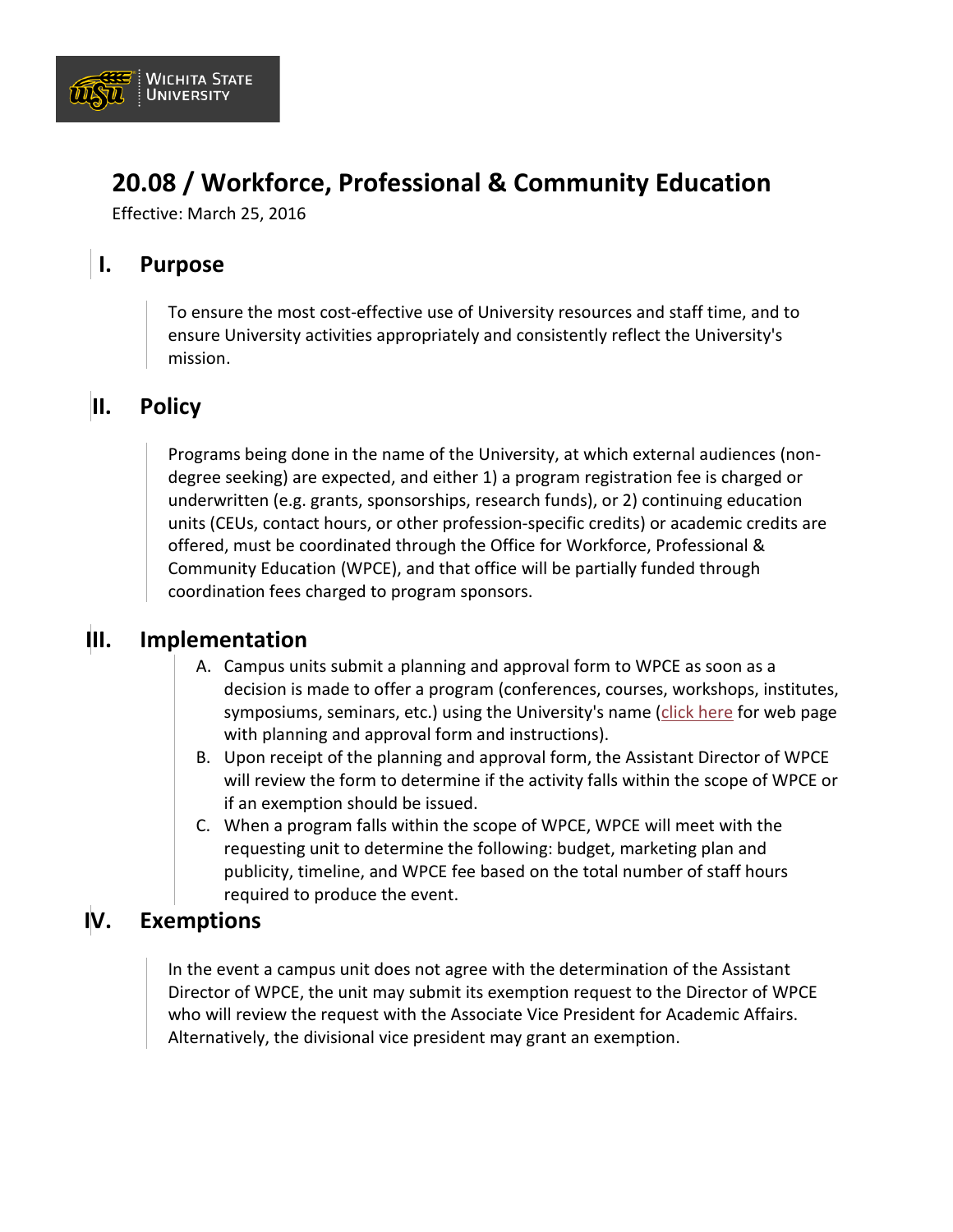

# **20.10 / Fundraising Efforts Involving Naming Opportunities (Other Than Buildings or Facilities)**

Effective: May 01, 2001

## **I. Purpose**

The purpose of this statement is to set forth University policy with regard to initiation of fundraising efforts that propose a naming opportunity other than the naming of a University building or facility. (See [Section 11.06,](https://www.wichita.edu/about/policy/ch11/ch11_06.php) *WSU Policies and Procedures Manual*, relative to the naming of University buildings and facilities and the Kansas Board of Regents Policy Manual relative to the naming of academic units.)

#### **II. Preamble**

Fundraising efforts or initiatives often include or are based upon a naming opportunity, i.e., "John Jones Lecture Series," or the "Jane Doe Endowed Lectureship." In an attempt to avoid embarrassment and/or to prevent fund-raising campaigns that cannot accomplish the intended goals of honoring an individual or individuals, it is necessary and appropriate that such campaigns be reviewed and approved prior to their initiation.

## **III. Policy**

- A. No University fundraising campaign which proposes a naming opportunity other than the naming of a University building or facility, whether facilitated through the University or the WSU Foundation, shall be initiated without advance review and approval by the President of the University.
- B. Any proposal involving a naming opportunity other than the naming of a University building or facility shall be submitted, after review and approval by the appropriate University Vice President, to the President of the University prior to the initiation of any fundraising effort and before any communication is made with the proposed honoree or honorees. The proposal must be in writing and provide an explanation or justification for the naming opportunity and information about the viability of the fundraising campaign.

#### **IV. Implementation**

This policy shall be included in the *WSU Policies and Procedures Manual* and shared with appropriate constituencies of the University.

(Note: The reader should also refer to the [Naming of University Facilities Policy](https://www.wichita.edu/about/policy/ch11/ch11_06.php) at Section 11.06 of this manual.)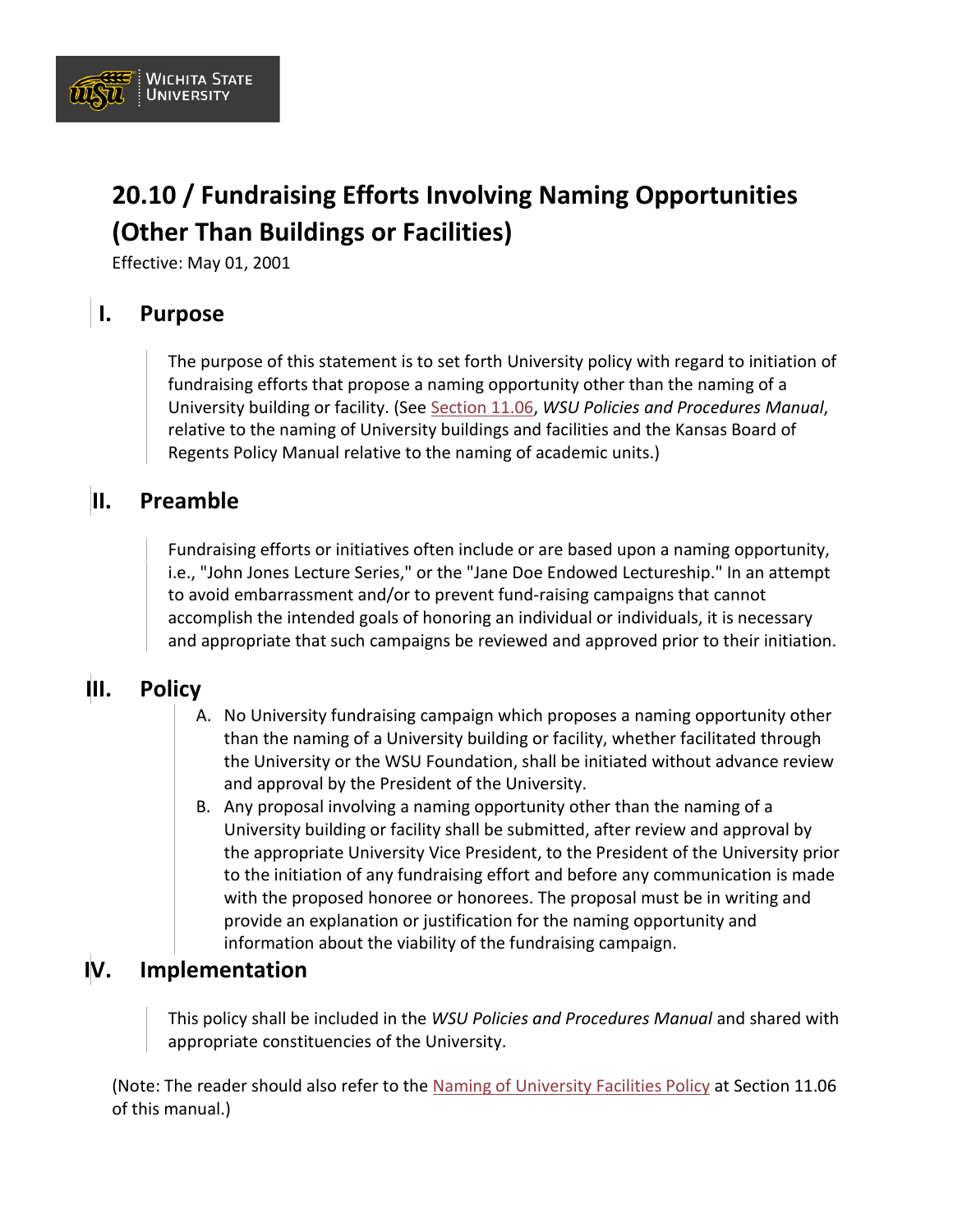

# **20.11 / Use of the University's Name, Seal, Logos or Marks**

Effective: November 01, 2001 Revised: February 01, 2010

#### **I. Purpose**

The purpose of this statement is to set forth University policy with regard to the usage of the University's name, seal, logos or marks.

#### **II. Preamble**

The University receives numerous requests from outside the University community relative to proposed usage of the University's name, the University seal and University logos and/or marks. The University considers its name, seal, logos and marks, whether registered or not, to be University property and subject to University control relative to usage. This policy is designed to provide guidance to University officials and to those interested in usage as to how usage will be controlled. See also the WSU Visual Identity Standards Manual [\(https://www.wichita.edu/visualstandards](https://www.wichita.edu/visualstandards)) for specific instructions and guidelines for consistent and appropriate use of the University's name, the University seal and University logo and/or marks as they relate to all forms of University communications.

#### **III. Policy**

- A. Faculty, staff and students are encouraged to use the name of the University and to use University stationery for official correspondence.
- B. Faculty, staff and students should not use the name of the University in any announcement, advertisement, publication, or report involving personal or unofficial activities, if such usage could be construed as implying University endorsement of any product, project or service.
- C. Requests from outside the University for use of the University seal should be directed to the General Counsel.
- D. Requests from outside the University for commercial use or exploitation of the University name or University logos or marks should be directed to the Athletic Director or the Athletic Director's designee.
- E. Requests for use of the University name to indicate an existing or previous business relationship should be directed to the General Counsel. Such requests may be granted, subject to the following parameters:
	- 1. Any usage shall be subject to written authorization and permission from the University.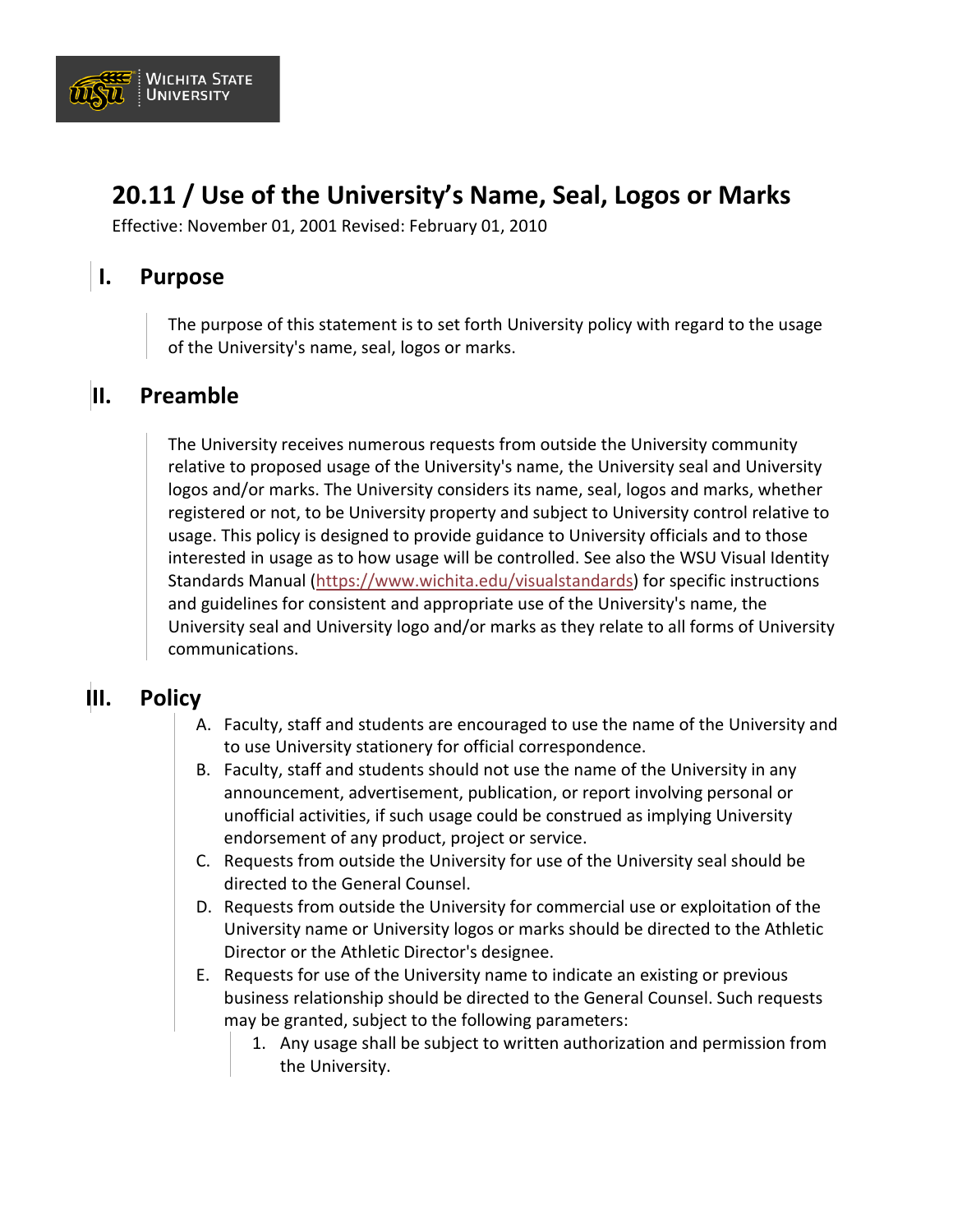

- 2. The University will be given an opportunity to review and approve the intended usage.
- 3. The period of usage will be well-defined and limited; continued usage will be subject to further University review and approval.
- 4. The University's name, logos or marks may not be displayed more prominently or any larger than other corporate marks or logos.
- 5. Any display of the University's name, logos or marks shall be accompanied by the following text:

"The University's name, logo or mark are used with the permission of Wichita State University. Usage reflects a prior or current business relationship and does not constitute an endorsement or recommendation."

F. Subject to the above limited circumstances, use of the University's name, seal, logos and/or marks is specifically prohibited; provided, however, that the University does not intend or understand this policy to prohibit usage of the University's name in connection with news items or stories, in connection with events or activities where the University is a recognized sponsor, or pursuant to a specific contractual agreement.

## **IV. Implementation**

This policy shall be included in the *WSU Policies and Procedures Manual* and shared with appropriate constituencies of the University.

The General Counsel shall have primary responsibility for publication, dissemination and implementation of this University policy.

(Regarding *Use of University Name*, see also Commitment of [Time, Conflict of Interest,](https://www.wichita.edu/about/policy/ch_03/ch3_04.php) [Consulting, and Other Employment](https://www.wichita.edu/about/policy/ch_03/ch3_04.php) at Section 3.04 of this manual.)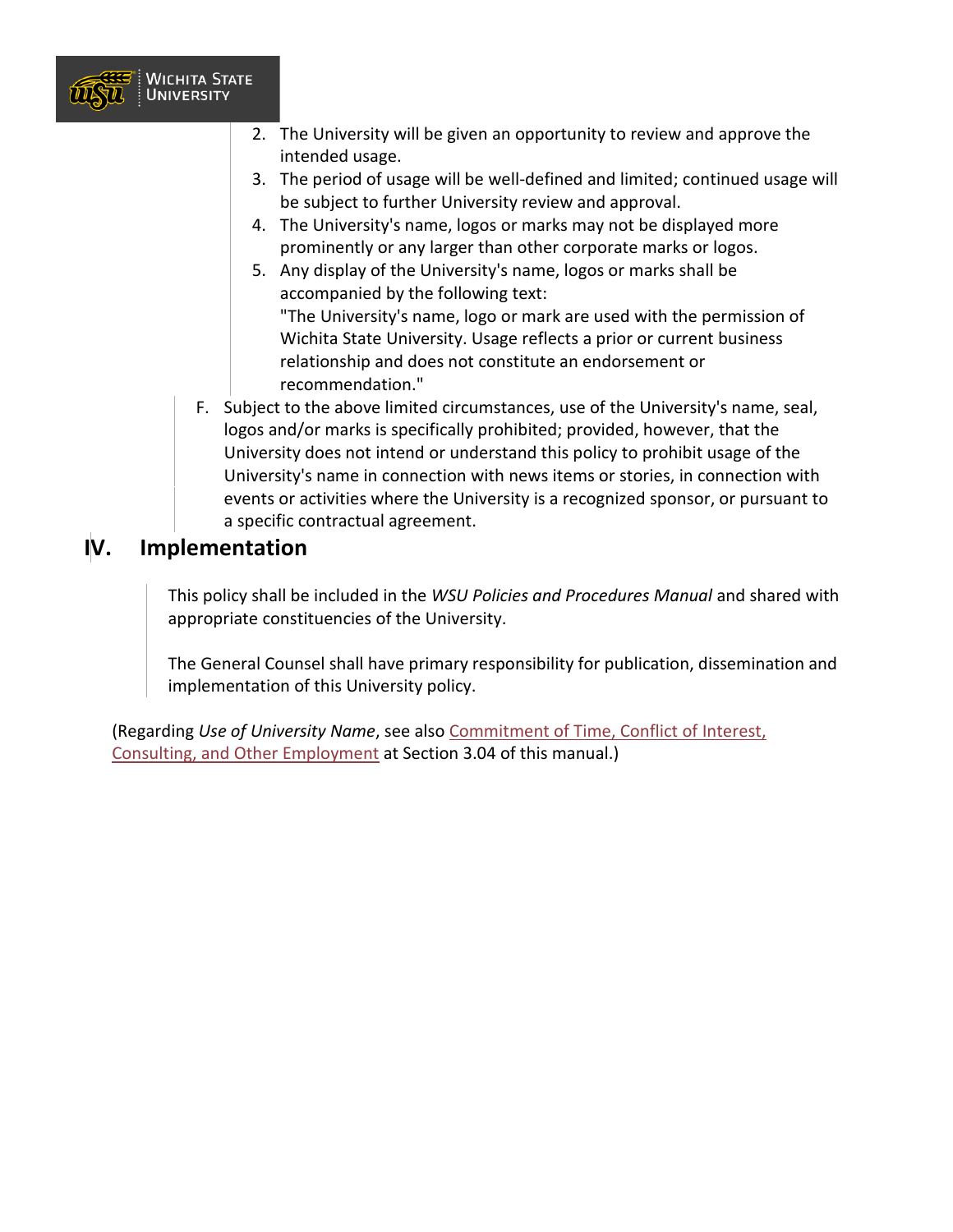

# **20.12 / Usage of Multi-Passenger Vans**

Effective: June 19, 2001 Revised: November 01, 2006

#### **I. Purpose**

The purpose of this statement is to set forth University policy with regard to the usage of multi-passenger vans for transportation of University employees and/or students off of and away from the campus of the University.

#### **II. Preamble**

It is recognized that a multi-passenger van (hereinafter "Van" or "Vans") will often be the most effective means of transportation for certain activities and events involving University employees and/or students. This policy statement is intended to implement uniform standards of usage in an effort to maximize the safety of those utilizing the Van.

## **III. Policy**

- A. All Van usage must be in compliance with applicable municipal, state and federal requirements and applicable University policies.
- B. Van drivers must be full-time employees of the University, have an appointment as a graduate assistant, or be employed as a Coach of a University sports club operating under the auspices of the Heskett Center.
- C. Van drivers must complete training/safety class[es] provided through the University Police Department prior to the operation of a Van.
- D. No driver should operate a Van more than ten hours in any twenty-four period. The Van driver must take a mandatory thirty minute rest break every four hours.
- E. The Van driver will be personally responsible for any and all traffic or parking citations, tickets or fines received while operating a Van.
- F. All occupants of the Van must use a seat belt at all times of operation.
- G. No Van will be used to transport or carry more than its listed capacity (including the driver) at any one time.
- H. A Van may only be used when the final destination is within seven hundred miles of Wichita.
- I. No Van may be used to tow a trailer.
- J. No luggage may be stored on top of a Van.
- K. This policy is applicable to the usage of all Vans, whether owned, rented or leased by the University.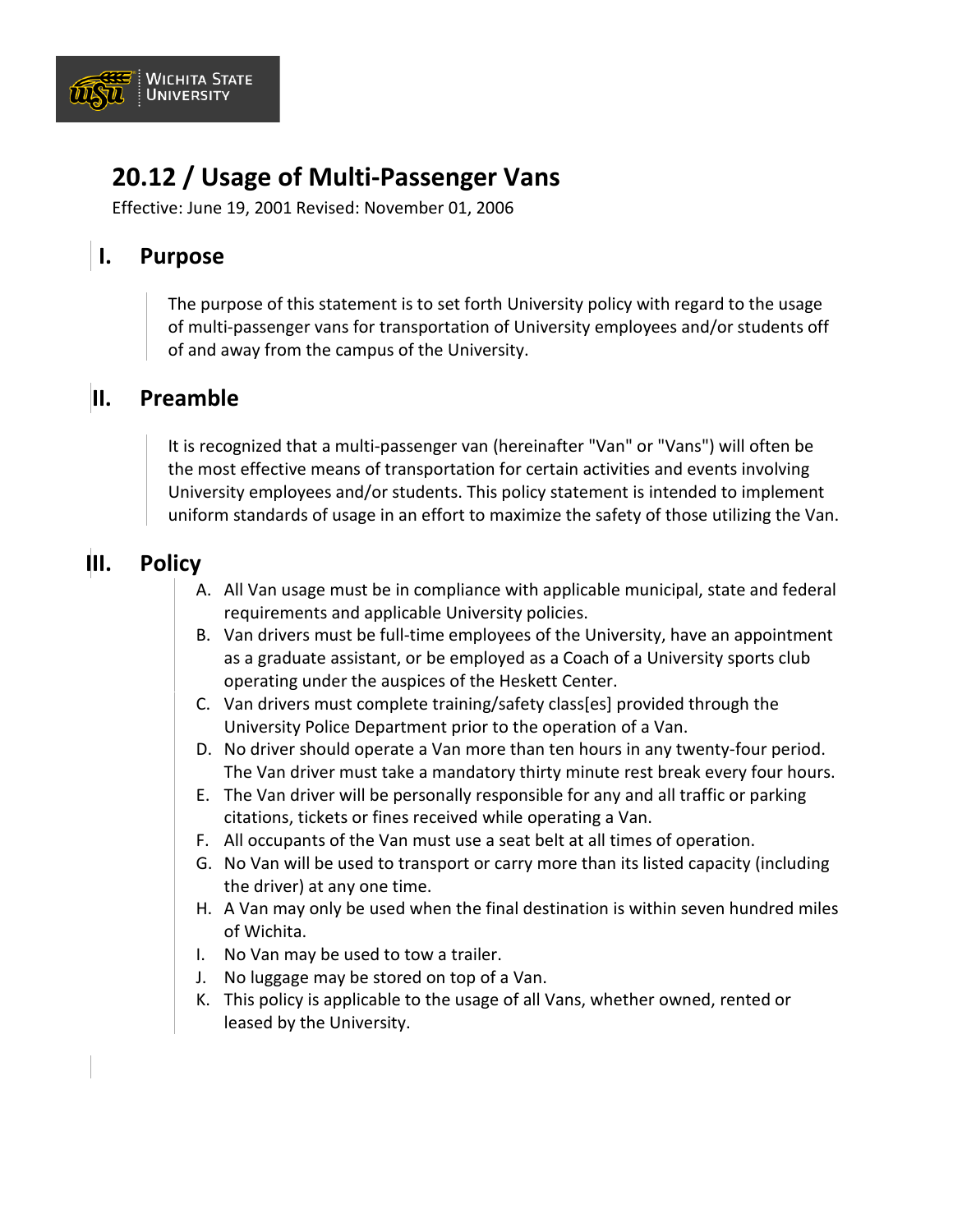

#### **IV. Implementation**

This policy shall be included in the *WSU Policies and Procedures Manual* and shared with appropriate constituencies of the University.

The Vice President for Finance and Administration shall have primary responsibility for publication, dissemination and implementation of this University policy.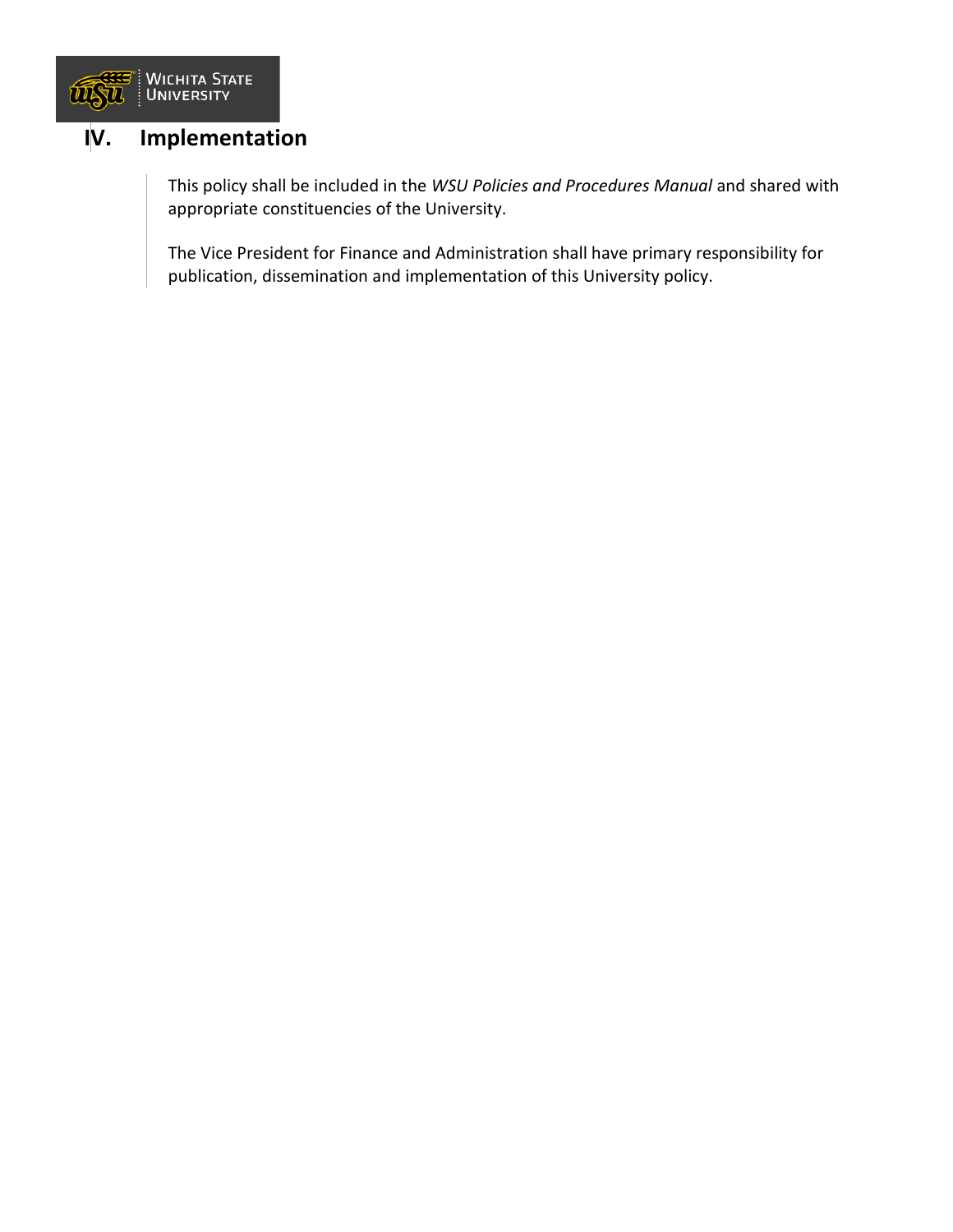

# **20.13 / Internal Mail Distribution System**

Effective: March 17, 1998 Revised: April 01, 2019

## **I. Purpose**

To state University policy with regard to the use of the University's internal mail distribution system for the delivery and distribution, without postage, of written communications pertaining to University operations.

#### **II. Preamble**

The University maintains an internal mail distribution system to assist and facilitate the operation and functioning of the University. The internal mail distribution system is intended for University business only.

#### **III. Policy**

- A. The University maintains an internal mail distribution system for University business only.
- B. The use of this internal mail distribution system for purposes other than University business, including, but not limited to solicitation, political or personal business purposes is expressly prohibited.
- C. Mail boxes in the various departments and buildings are considered to be under the jurisdiction and the responsibility of the unit in which they are located. Materials may be placed directly by individuals in these departmental or unit mail boxes if permission has been obtained from the appropriate person with responsibility for that particular unit.
- D. All internal and external mail and deliveries shall be addressed using the address format shown below, representing the university street address and unique ZIP Code. This format and the University's address shown below should be used on all official correspondence, including departments located on the Innovation Campus.

Faculty/Staff Office Name (optional) Wichita State University 1845 Fairmount, Campus Box Number Wichita KS 67260-0\_\_\_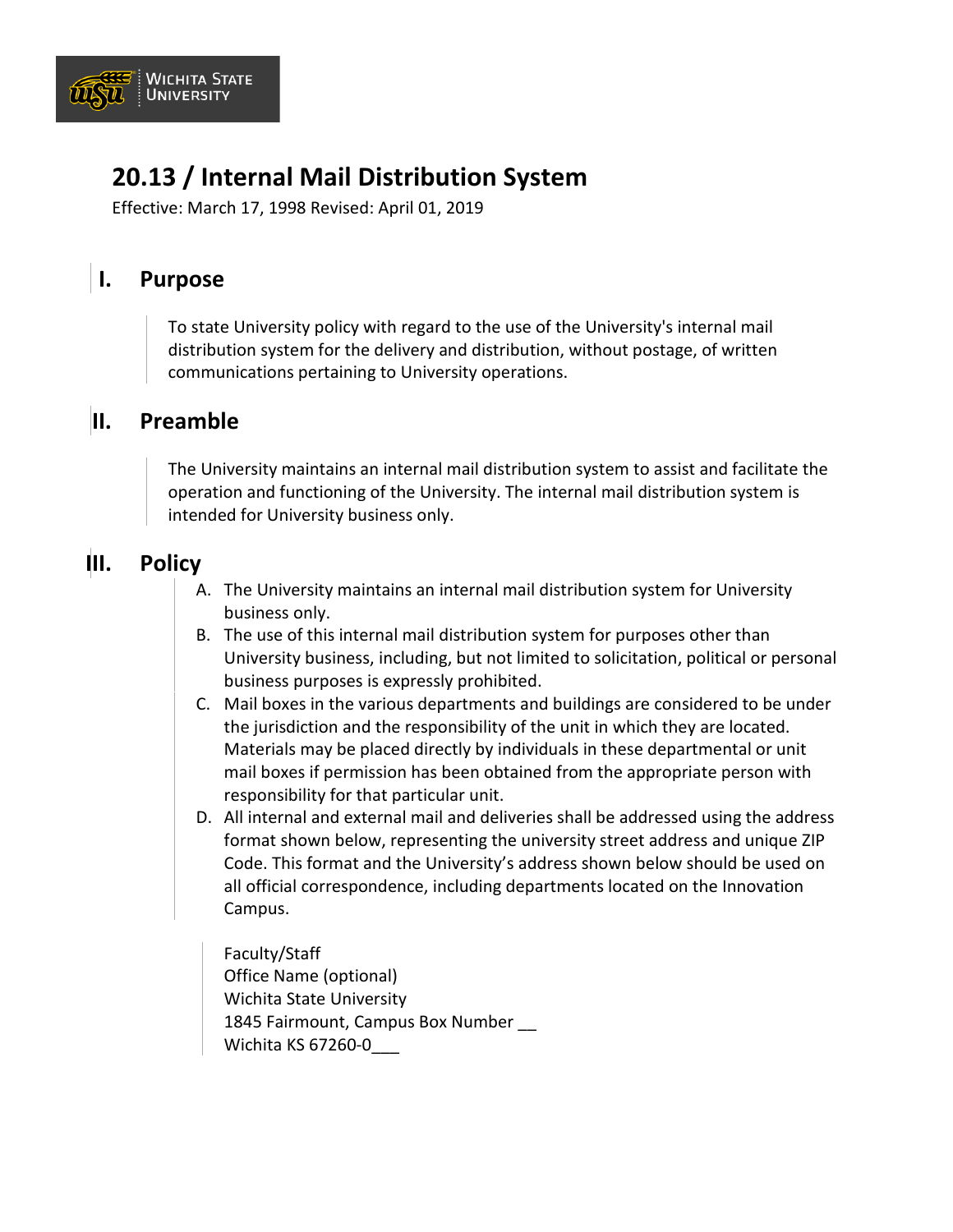

E. The University's named streets and issued addresses for buildings are for emergency service purposes only, not for mail delivery.

## **IV. Implementation**

The Vice President for Finance and Administration shall have primary responsibility for the publication and distribution of this University policy.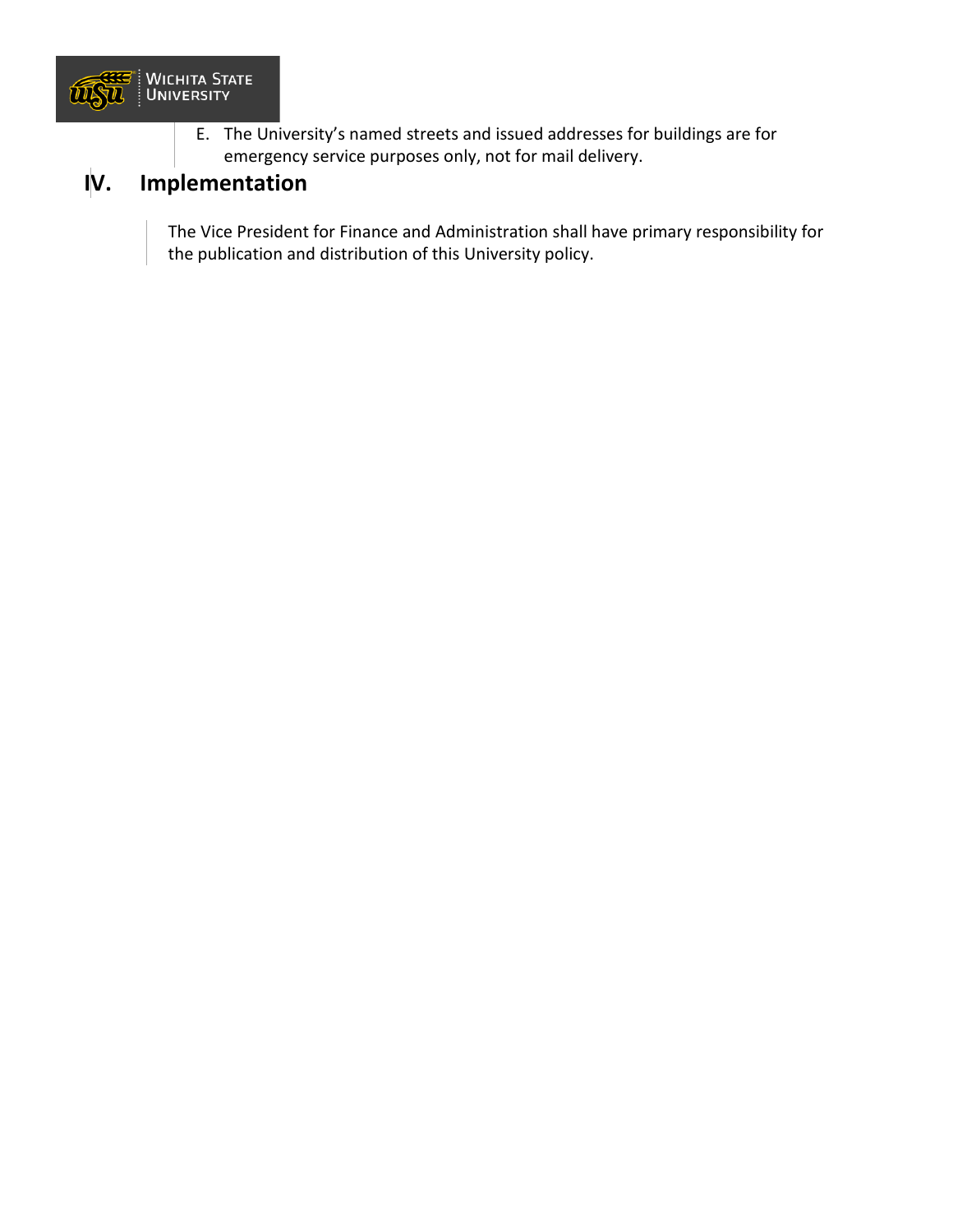

# **20.14 / Use and Operation of U.S. Postal Substation**

Effective: May 15, 1998 Revised: April 01, 2019

#### **I. Purpose**

To state University policy with regard to the use and operation of the U.S. Post Office substation located in Morrison Hall.

#### **II. Preamble**

The University maintains an official U.S. Postal Service substation located on the first floor of Morrison Hall to assist and facilitate the operation and functioning of the University. The postal substation is to be used in accord with this policy statement and U.S. Postal Service regulations.

#### **III. Policy**

- A. The U.S. Postal Service substation is provided to receive, sort, distribute, and meter first class, international, book rate, certified, registered, and insured mail for University business mail.
- B. The U.S. Postal Service substation provides all the services that a regular post office provides and may be used for the personal purchase of postage, money orders and philatelic products. It is open during posted office hours on Monday through Friday and it is closed for all holidays recognized by the University.
- C. Correct addressing of U.S. mail is imperative for prompt delivery and receipt. All U.S. mail should show the addressee's name, department name, department box number, building name and nine-digit ZIP Code legibly on the envelope to ensure accurate delivery.
- D. All internal and external mail and deliveries shall be addressed using the address format shown below, representing the university street address and unique Zip Code. This format and the University's address shown below should be used on all official correspondence, including departments located on the Innovation Campus.

Faculty/Staff Office Name (optional) Wichita State University 1845 Fairmount, Campus Box Number Wichita KS 67260-0\_\_\_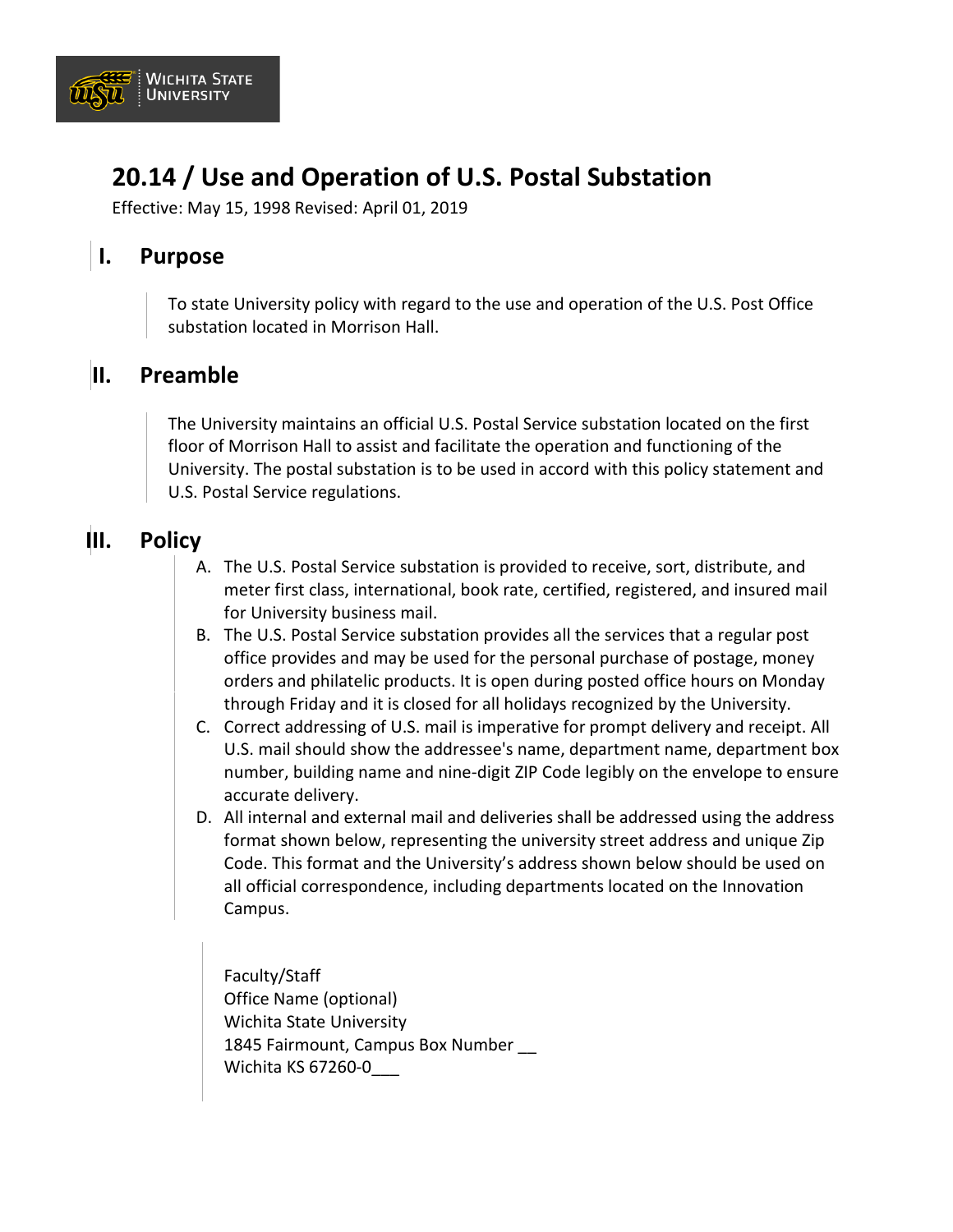

- E. The University's named streets and issued addresses for buildings are for emergency service purposes only, not for mail delivery.
- F. It is a violation of state law for any person to use, or to permit any unauthorized person to use, any form of postage paid for with state funds for such person's personal use. See [K.S.A. 21-6006,](https://www.ksrevisor.org/statutes/chapters/ch21/021_060_0006.html) as amended.

#### **IV. Implementation**

The Vice President for Finance and Administration shall have primary responsibility for the publication and distribution of this University policy.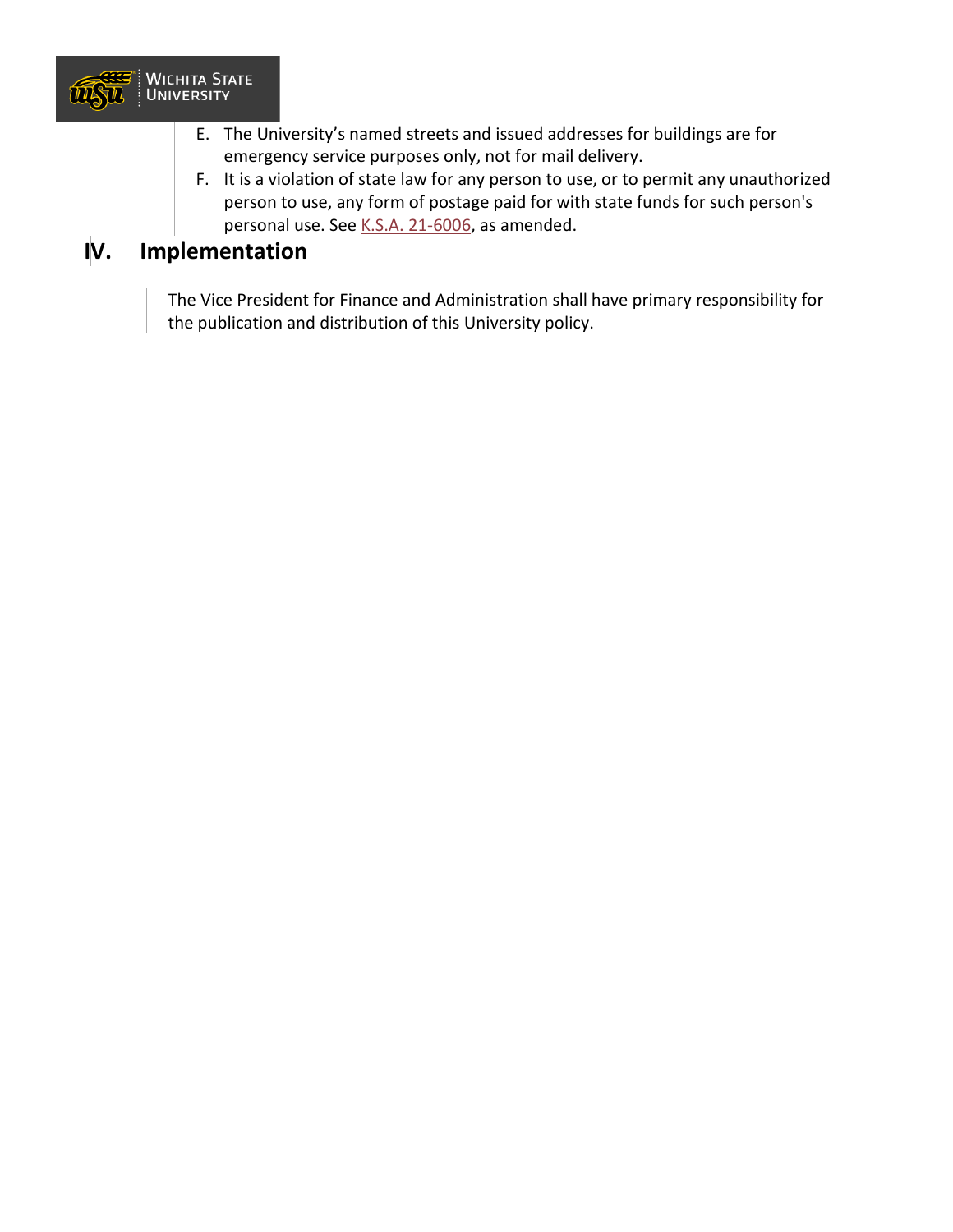

# **20.15 / Use and University Mailing Permits**

Effective: October 09, 2001

## **I. Purpose**

The purpose of this statement is to set forth University policy with regard to the usage of University mailing permits.

#### **II. Preamble**

The United States Postal Service has issued various mailing permits to the University for its use as a state educational institution of Kansas. The University's Postal Services unit (hereinafter "Campus Post Office") is responsible for usage of the mailing permits on behalf of University operations, including all contracted mailings by outside sources, and compliance with all applicable United States Postal Service rules and regulations governing the use of mailing permits.

#### **III. Policy**

- A. This policy statement is applicable to the following permits:
	- 1. First-Class Mail, Permit 1232
	- 2. Standard Mail (A), Permit 1232
	- 3. Nonprofit Mail, Permit 1232
	- 4. Business Reply Mail, Permit 328
	- B. No University mailing permit may be used without the advance written authorization of the Campus Post Office.
	- C. Use of an outside contractor for printing and mailing when use of a University mailing permit is desired is subject to the following requirements:
		- 1. Piece design must be submitted to the Campus Post Office to permit advance review for compliance with United States Postal Service requirements, and
		- 2. Issuance of two copies of PS Form 3602 by the Campus Post Office authorizing use of a University mailing permit.

#### **IV. Implementation**

This policy shall be included in the *WSU Policies and Procedures Manual* and shared with appropriate constituencies of the University.

The Vice President for Finance and Administration shall have primary responsibility for publication, dissemination and implementation of this University policy.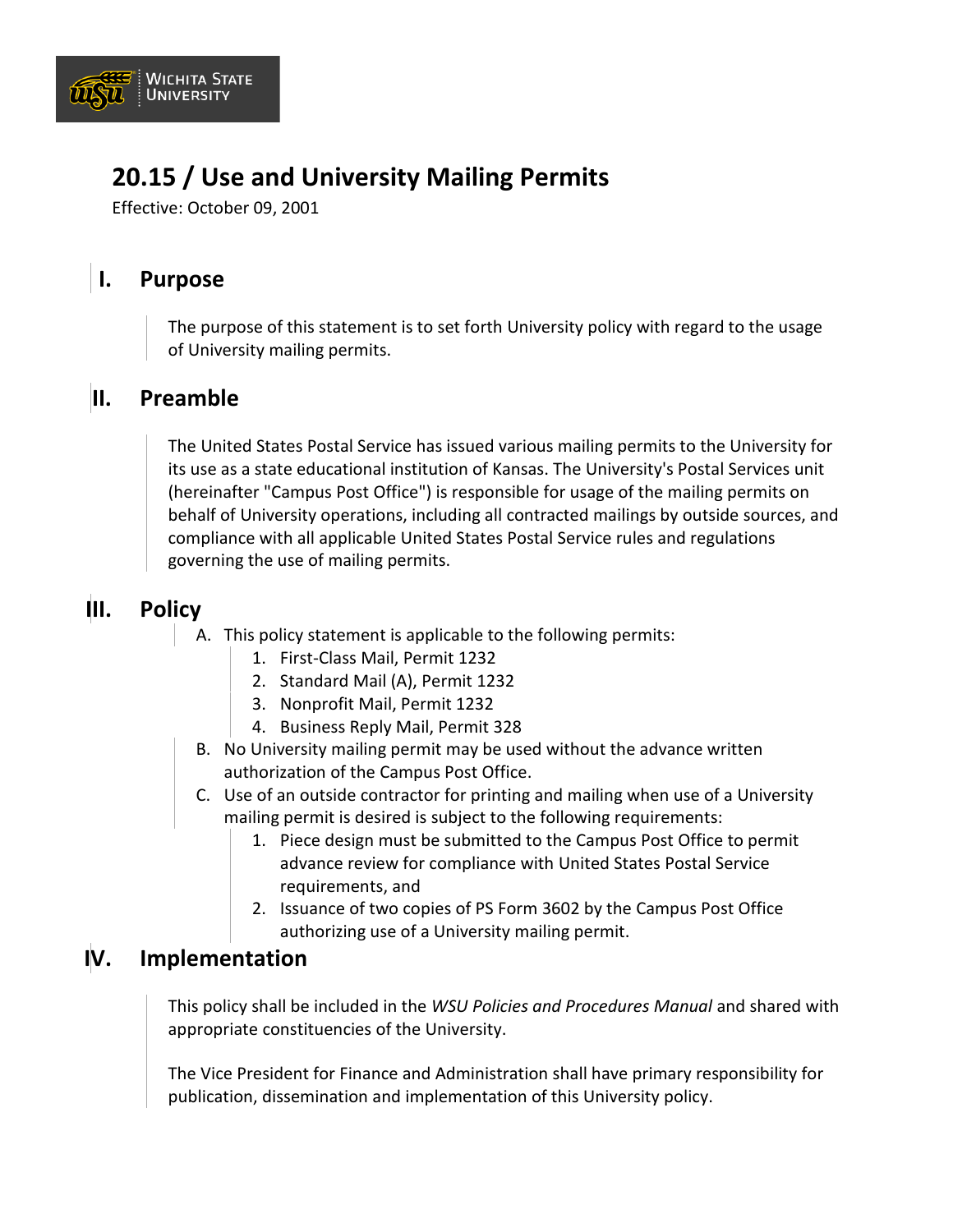

# **20.16 / Food and Beverage Policies**

Effective: August 08, 2017 Revised: November 12, 2018

## **I. Purpose**

The purpose of this policy is to clarify expectations regarding the sale and distribution of food on campus and to communicate requirements for Wichita State University, the Rhatigan Student Center, and non-WSU affiliated food providers and ensure proper food handling to avoid the risk of foodborne illness. This includes any private, public or formal events that require food or alcohol service.

## **II. WSU Dining**

WSU Dining is a key provider of dining service requests for the Wichita State University and the Rhatigan Student Center with some exceptions. WSU Dining (Chartwells) is the recommended caterer for all on-campus events. WSU Dining is not the exclusive provider of food on campus with the exception of Shocker Hall. Requests for catering by WSU Dining may be made by contacting the Dining Services Office.

#### **III. Catering Locations**

With some qualifications, WSU maintains an open catering policy throughout the campus. A reserving party may choose catering from WSU Dining or a list of Approved Caterers. Catering in Shocker Hall is restricted to WSU Dining.

## **IV. Approved Caterers**

In addition to food services provided by WSU Dining Services, a reserving party may choose a caterer of their choice from a list of approved preferred caterers. Catered events with food service costs of less than \$100 are exempt from the required approval process.

Applications for the Approved Caterers list as well as a complete list of approved vendors is available at the [Event Services](https://www.wichita.edu/services/rsc/eventservices/) webpage.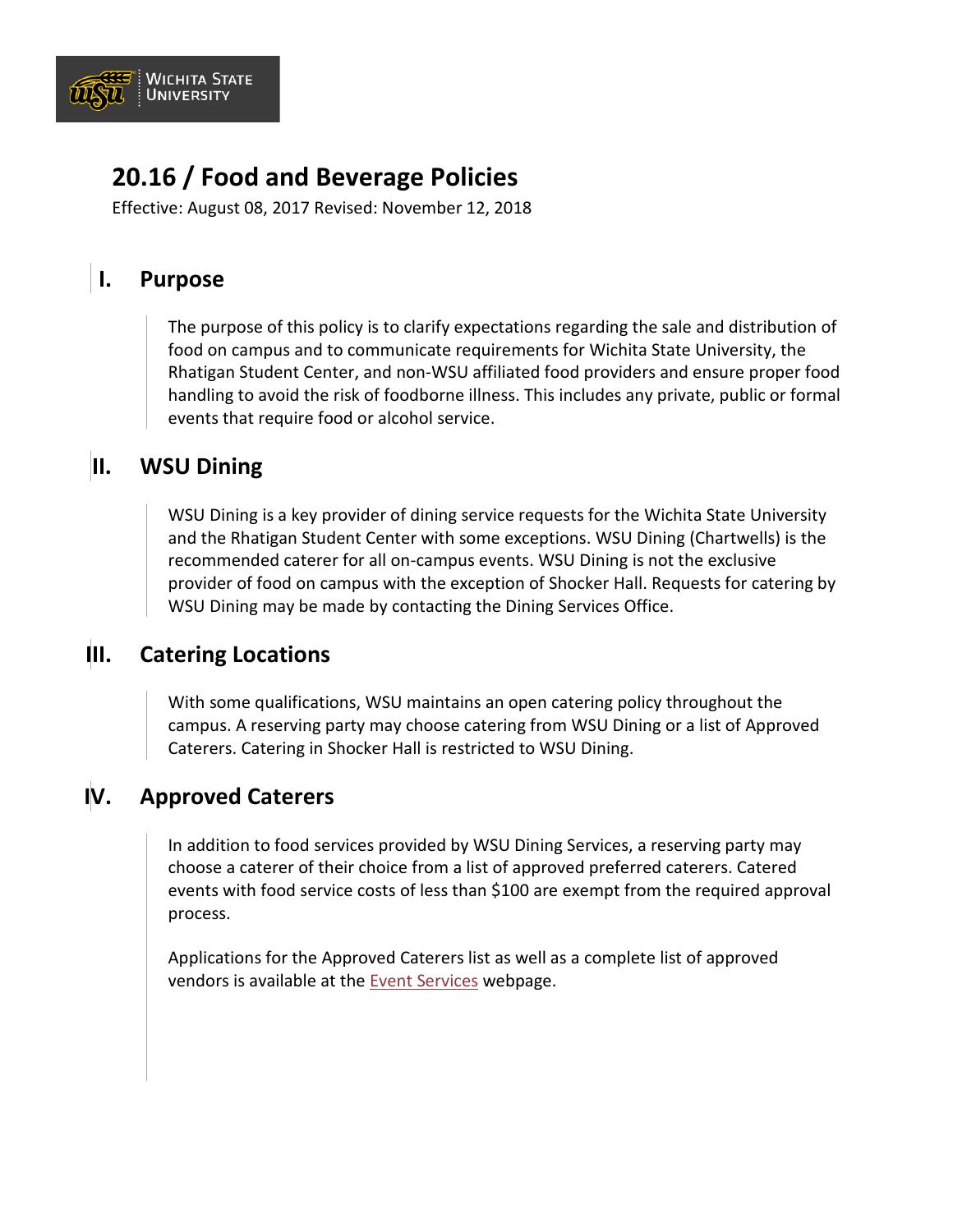

#### **V. Recognized Student Organizations**

Recognized Student Organizations (RSOs) may use WSU Dining or any approved caterer for on-campus catered events. RSOs must follow Student Involvement guidelines for food service on campus.

#### **VI. President's Residence**

Food service at the President's official residence will be determined by the President and the President's spouse.

#### **VII. Food Provided for Fundraisers**

RSOs may conduct events where food is provided as a fundraiser. These events include those where food is catered or sold as part of a fundraising effort. Procedures for conducting fundraisers on campus are available from the Office of Student Involvement on the second floor of the Rhatigan Student Center.

#### **VIII. Potlucks**

University departments, faculty and staff and RSOs may hold potlucks within their own facilities and are exempt from the approval process. A potluck is defined as a small member-only gathering where food is principally homemade. Events open to the general university or public are not potluck. Individuals may bring food into university facilities for their own personal consumption.

## **IX. Donated Food Policies**

WSU does allow for the service of donated food with the following conditions:

- Donated food must be provided by licensed provider.
- The requesting party must show proof that the food was donated.
- Donated food served on campus should be approved through the designated coordinator of the venue.
- Student organizations seeking approval to serve donated food must be an RSO.
- Requests for the use of donated food must be accompanied by a space reservation.
- Food valued at \$100 or under does not necessitate an approval process.
- Any donated food items must be approved by the Vice President for Student Affairs or designee.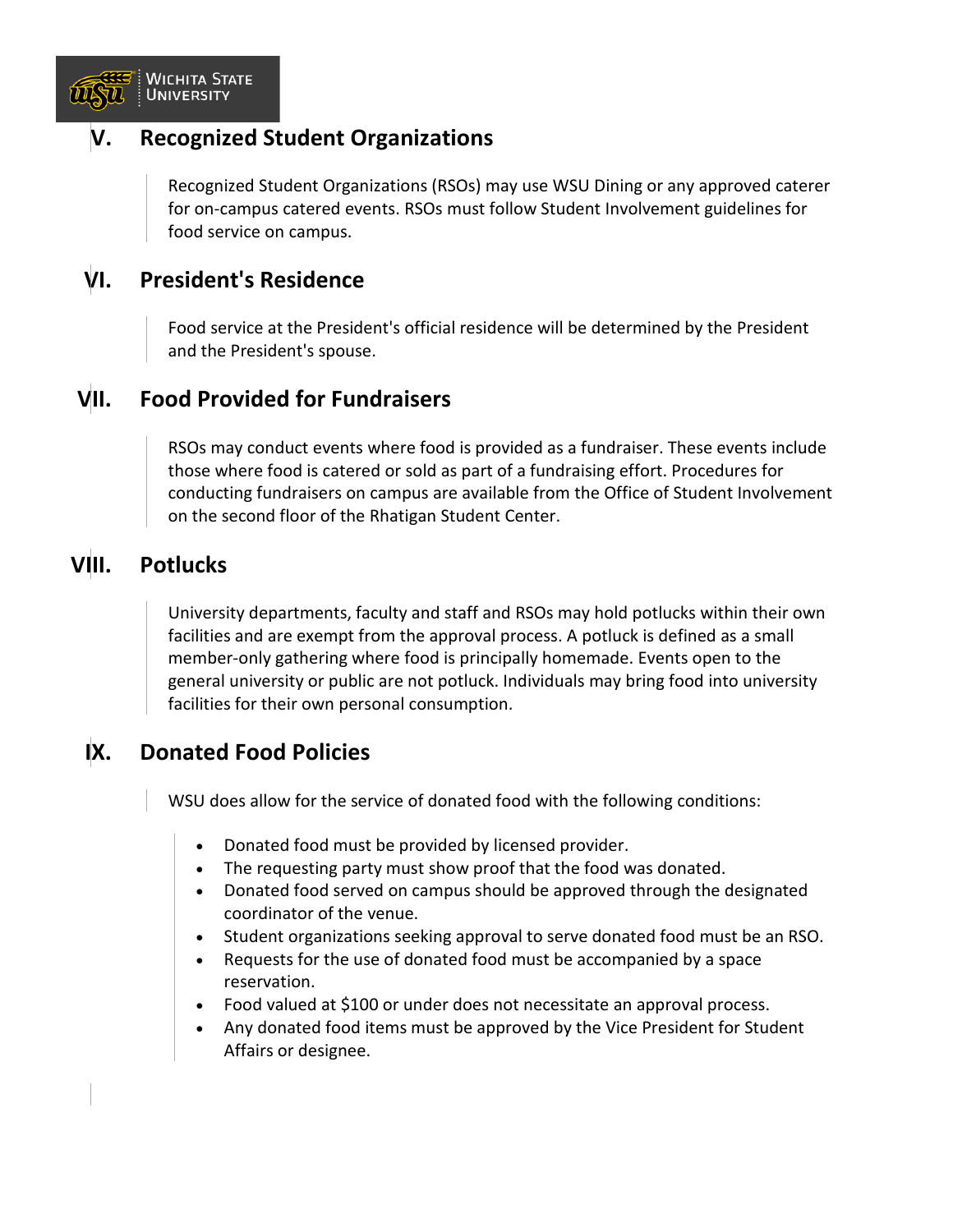

#### **X. Exclusive Beverage Contract**

All reserving parties serving drinks on campus must comply with the Wichita State University exclusive beverage contract with Pepsi Cola requiring that Pepsi products including bottled water and juices must be served at meetings, events and activities on campus.

## **XI. Alcohol Service**

Alcohol Service is available at specific locations throughout the WSU campus with the approval of the University's General Counsel. Alcohol service must be provided by a licensed caterer with a current Kansas state liquor license. Forms for requesting permission to serve alcohol are available at the [Event Services](https://www.wichita.edu/services/rsc/eventservices/) webpage or by calling the Event Services Office at 978-3475. The University's policy regarding alcohol service is available at [Section 11.07,](https://www.wichita.edu/about/policy/ch11/ch11_07.php) Cereal Malt Beverages and Alcoholic Liquor.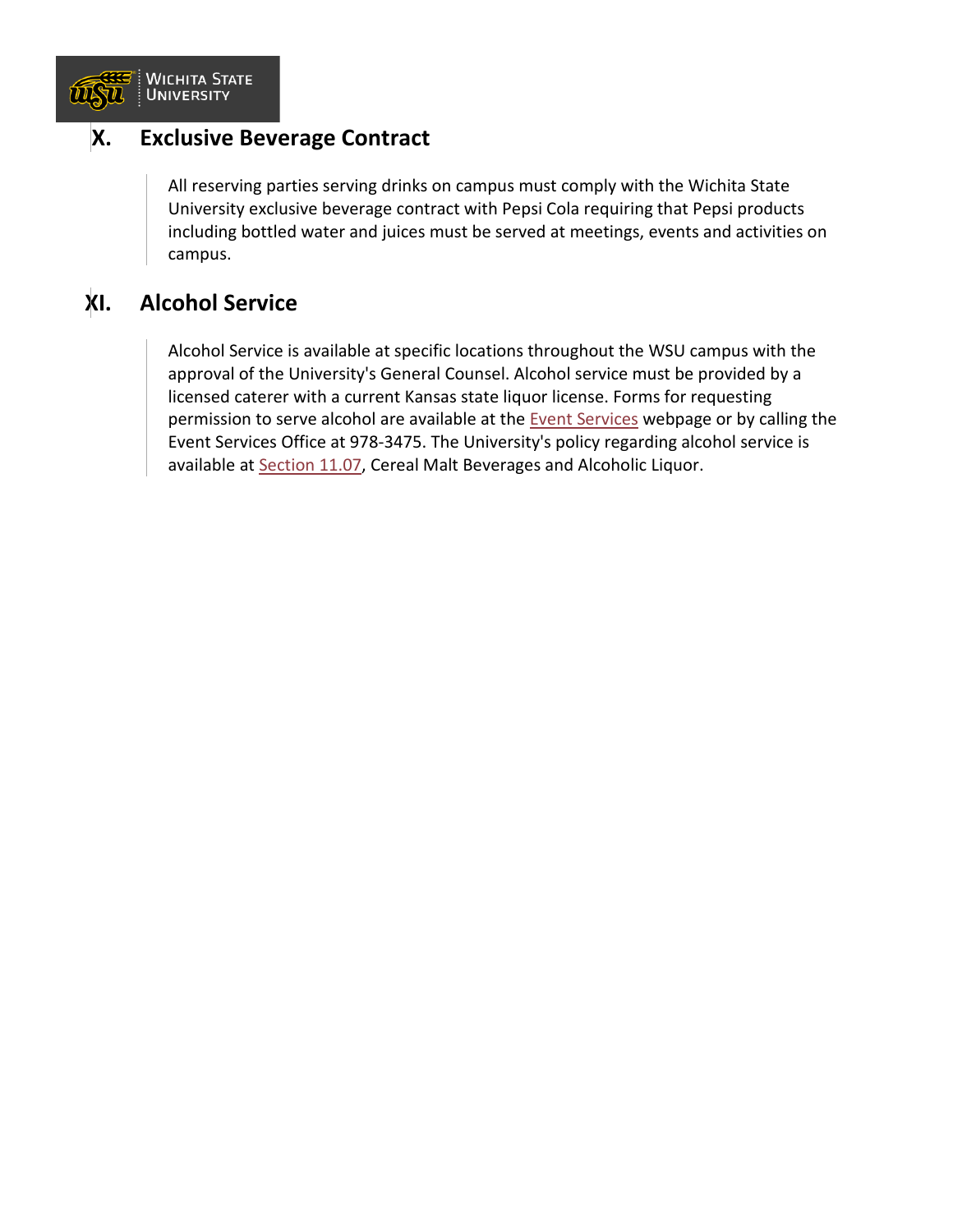

# **20.17 / Protected Health Information**

Effective: April 14, 2003 Revised: July 01, 2018

## **I. Purpose**

The purposes of this policy are to (1) designate Wichita State University as a hybrid entity, (2) designate certain units of the University as "Covered Components, "Other Clinics," and "Supporting Units;" (3) define the University's organizational and administrative responsibilities as they pertain to Health Information, as required under federal and state law; and (4) designate a University Privacy Officer and University Security Officer and identify their general administrative responsibilities.

## **II. Scope**

This policy applies to all University Covered Components, Other Clinics, and Supporting Units and their respective Workforce members who are involved in the creation, receipt, transmission, storage, or disposition of Protected Health Information. A current list of Covered Components, Other Clinics, and Supporting Units may be obtained by contacting the Privacy Officer.

#### **III. Policy**

Wichita State University is committed to protecting individuals' health information in compliance with all applicable laws and regulations. Accordingly, in compliance with the Health Insurance Portability and Accountability Act of 1996 (HIPAA), Public Law 104-191, 1996, as amended by the Health Information Technology for Economic and Clinical Health (HITECH) Act, and the Privacy and Security Regulations at 45 CFR §§ 160 and 164 (hereinafter collectively, "HIPAA"), Wichita State University has adopted the following Health Insurance Portability and Accountability Act Policy which shall serve as a supplement to other university policies as well as federal and state laws.

HIPAA specifically excludes from its purview "treatment records" or student "education records" covered by the Family Educational Rights and Privacy Act (FERPA) as defined at 20 U.S.C. 1232g or in 34 CFR Part 99, as well as records of an employer in the capacity of employer, such as workers' compensation records and records retained regarding requests for leave.

Capitalized terms in this policy have those meanings as set forth in Appendix A, "HIPAA Definitions."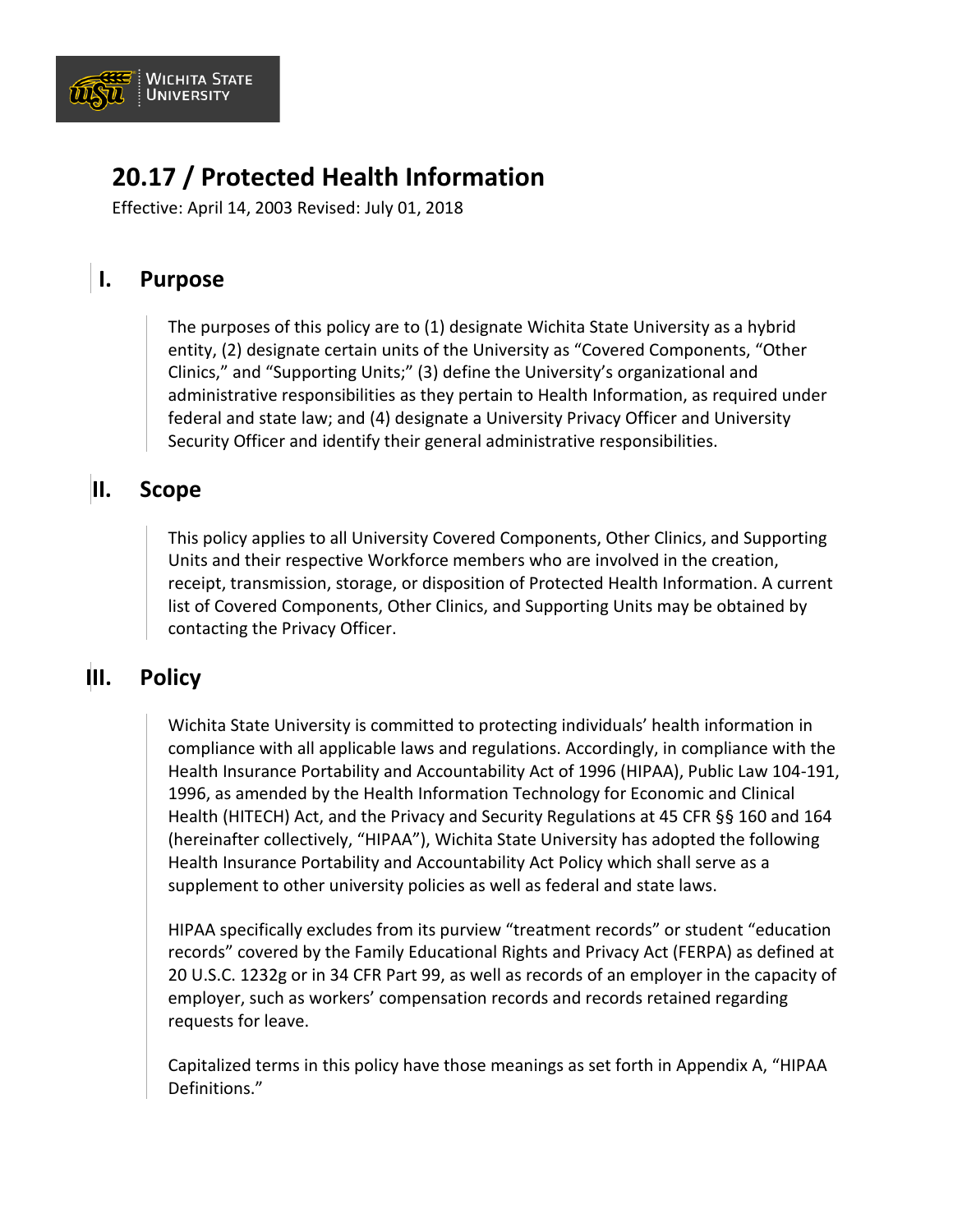

## **IV. Hybrid Entity Designation**

- A. HIPAA applies to individuals and organizations meeting the definition of "Covered Entities." Covered Entities include group health plans, health care providers who conduct certain transactions electronically — including but not limited to transmissions of health care claims — health care payments, enrollment in a health plan and referral authorizations and health care clearinghouses. Although the University does not primarily or solely engage in any of these activities, some units within the University perform functions that bring them within the definition of a Covered Entity.
- B. WSU has designated itself a Hybrid Entity in accordance with HIPAA. As such, it must designate as part of its Covered Functions any component that would meet the definition of a covered entity if it were a separate legal entity ("Covered Component"). A current list of the University's Covered Components, including Supporting Units, can be obtained by contacting the Privacy Officer.

## **V. Operational Guidelines**

In addition to this policy, the University has issued operational guidelines ("HIPAA Operational Guidelines") regarding the privacy and security of Individuals' Health Information. These operational guidelines are merely the University's minimum standards for HIPAA compliance. Covered Components, Other Clinics, and Supporting Units may find it necessary to adopt additional operational protocols and procedures for their specific unit. Any such unit-specific operational protocols and procedures must be approved by the Privacy Officer and the Security Officer prior to implementation. A copy of the HIPAA Operational Guidelines, as well as unit-specific protocols and procedures may be obtained by contacting the Privacy Officer.

## **VI. Roles and Responsibilities**

#### **A. Privacy Officer**

- 1. The President of the University shall designate a Privacy Officer who shall be responsible for coordination of the University's HIPAA compliance efforts. The duties and responsibilities of the Privacy Officer will include, but are not limited to:
	- a. reviewing and overseeing all privacy, confidentiality and security standards and procedures created by the Covered Components, Other Clinics, and Supporting Units;
	- b. providing HIPAA guidance and acting as a compliance resource to the Workforce;
	- c. overseeing the development and implementation of Privacy and Security Awareness Training;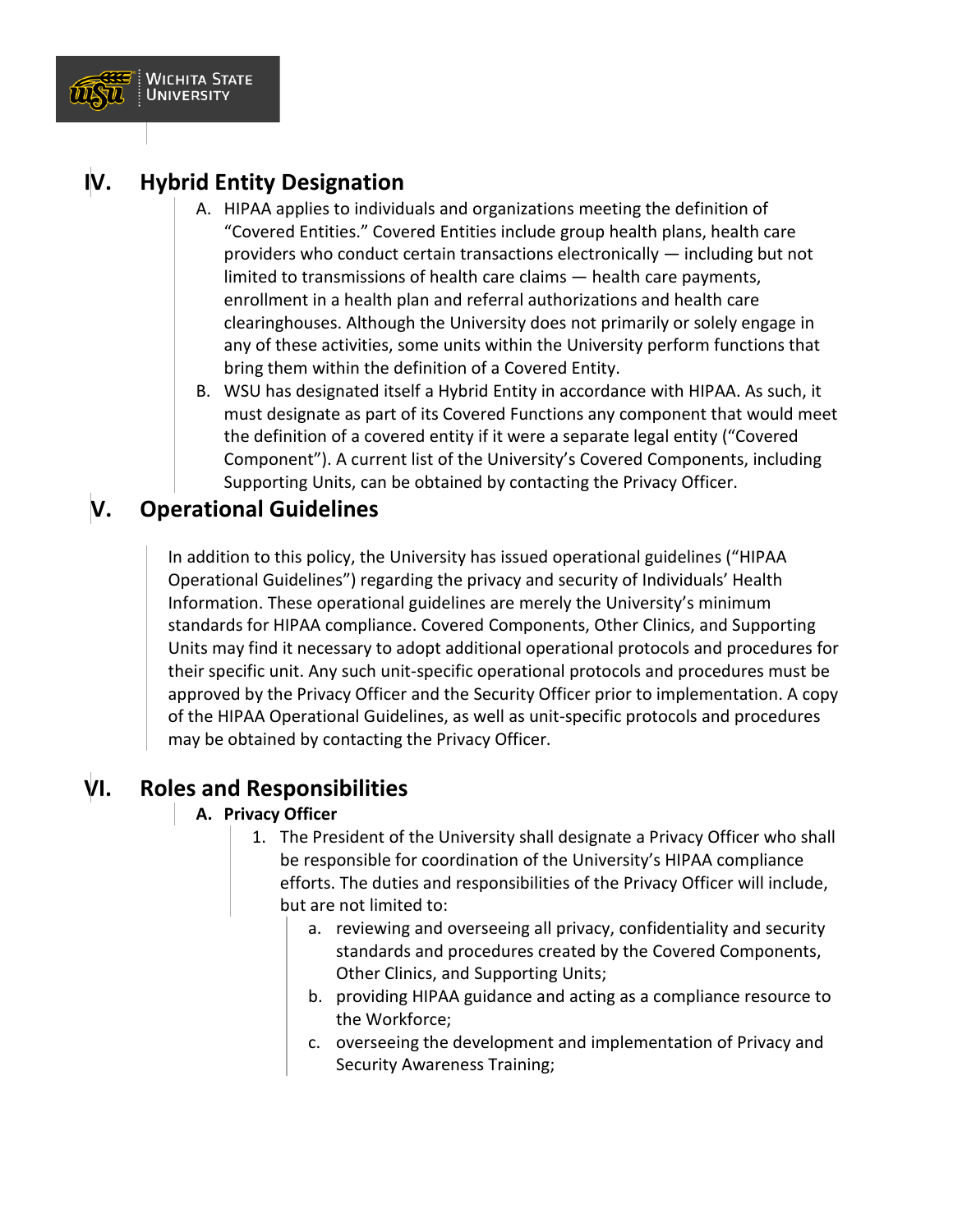

- d. establishing and administering a process for receiving, documenting, investigating and taking action on complaints, concerns, or reports of breach regarding Health Information;
- e. cooperating with the government, other legal entities, and University administrators, as necessary, in any compliance reviews or investigations;
- f. regularly monitoring changes to privacy laws and regulations to help ensure the University continues to conform to the applicable standards of confidentiality and privacy;
- g. assisting with the identification and development of Business Associate relationships and Business Associate Agreements; and
- h. working with the Security Officer on HIPAA Security Rule compliance efforts and incorporating relevant security content into the Privacy and Security Awareness Training.
- 2. The Privacy Officer shall have authority to appoint an individual or individuals to assist with HIPAA Privacy Rule compliance obligations.

#### **B. Security Officer**

- 1. The President of the University shall designate a Security Officer who shall be responsible for coordination of the University's HIPAA Security Rule compliance. The duties and responsibilities of the Security Officer will include, but are not limited to:
	- a. developing, implementing, maintaining, and ensuring adherence to the University's security policies;
	- b. overseeing HIPAA training and guidance to the Workforce members on security matters;
	- c. receiving any complaints or inquiries about security matters and responding to such complaints or inquiries;
	- d. documenting all security-related complaints or inquiries received and ensuring complaints are investigated;
	- e. cooperating with the government, other legal entities, and University administrators in any compliance reviews or investigations;
	- f. working with appropriate technical personnel to protect Electronic PHI from unauthorized Use or Disclosure, and to ensure the availability and integrity of Electronic PHI; and
	- g. conducting periodic security audits and taking remedial action, as necessary.
- **C. Privacy Liaisons/Committee**

There is hereby established a University HIPAA Committee. This Committee shall be comprised of one (1) representative from each of the Covered Components and Other Clinics and one (1) representative who shall serve on behalf of the Supporting Units. The Committee is charged with providing broad strategic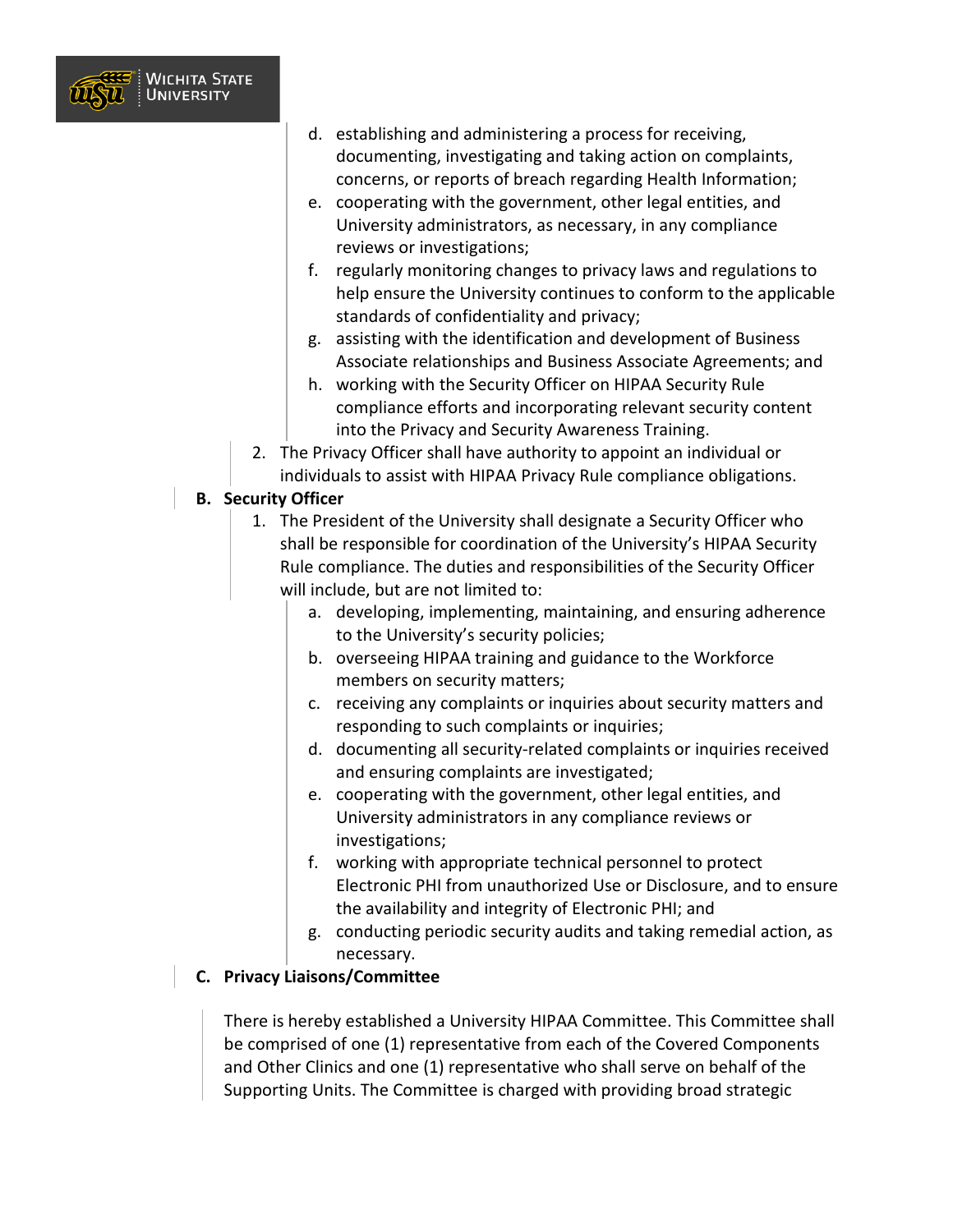

guidance and oversight to support the University's overall HIPAA compliance effort(s).

#### **VII. Uses and Disclosures of Protected Health Information**

#### **A. Use and Disclose without authorization**

Covered Components may Use and Disclose PHI without the Individual's Authorization in the following specific instances:

- 1. For purposes of Treatment, Payment or Health Care Operations ("TPO")
- 2. Uses and Disclosures Required by Law
- 3. Uses and Disclosures for Public Health Activities
- 4. Disclosures About Victims of Abuse, Neglect or Domestic Violence
- 5. Uses and Disclosures for Health Oversight Activities
- 6. Disclosures for Judicial and Administrative Proceedings
- 7. Disclosures for Law Enforcement Purposes
- 8. Uses and Disclosures for Cadaveric Organ, Eye, Tissue Donation
- 9. Uses and Disclosures for Research Purposes
- 10. Uses and Disclosures to Avert a Serious Threat to Health or Safety
- 11. Uses and Disclosures for Specialized Government Functions
- 12. Disclosures for Workers' Compensation
- 13. Disclosures to Friends and Family Members Involved in an Individual's Care
- 14. Disclosures Regarding the Location of the Individual in a Disaster

#### **B. Disclosure without authorization**

Covered Components may also Disclose PHI without obtaining Authorization from the Individual in the following specific instances:

- 1. To another Covered Entity for Treatment performed by the other Covered Entity;
- 2. To another Covered Entity for the other Covered Entity's Payment activities; and
- 3. To another Covered Entity for the other Covered Entity's Health Care Operations in certain limited circumstances.

#### **C. Written Authorization Required**

Uses and Disclosures of PHI for purposes other than those set forth herein require a valid written Authorization from the Individual.

#### **D. Minimum Necessary Requirements**

1. When required by the HIPAA Privacy Rule, each Covered Component shall make reasonable efforts to verify the need for and to limit the Use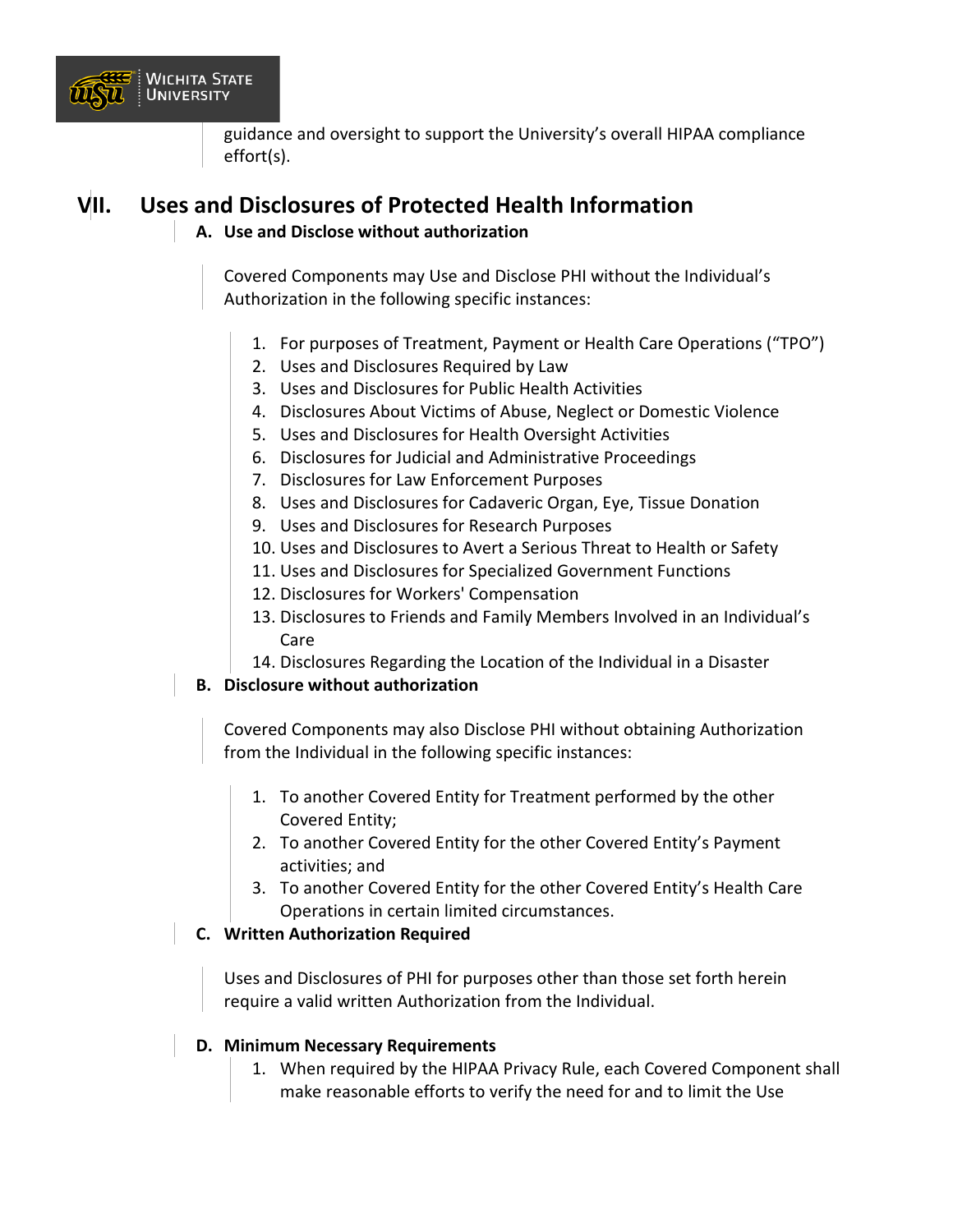

and/or the Disclosure of PHI to only that information necessary to accomplish the intended purpose of the Use or Disclosure.

- 2. Covered Components will not Disclose an Individual's entire record or file unless the Disclosure is not subject to the minimum necessary requirements or the Covered Component has documented justification for making the Disclosure.
- **E. Identity Verification Prior to Disclosure**

Covered Components will Disclose PHI only after verifying the identity and authority of the person or entity requesting the PHI, in accordance with this policy, HIPAA Operational Guidelines, and unit-specific protocols and procedures.

#### **VIII. Individual Rights**

The HIPAA Privacy Rule provides Individuals with certain rights related to their PHI, which include:

- A. **The Right to Receive a Notice of Privacy Practices.** Individuals receiving services from a Covered Component that performs Covered Functions will be notified of how and when it may Use and/or Disclose their PHI; this is accomplished through the provision and posting of a Notice of Privacy Practices ("NPP").
- B. **The Right to Place Restrictions on the Use and Disclosure of PHI.** Individuals have the right to request restrictions on how a Covered Component Uses and/or Discloses their PHI for TPO purposes, for notification purposes, and to family members or friends involved in the Individual's care or payment for the Individual's care.
- C. **The Right to Request Access to PHI.** Individuals generally have the right to access or receive copies of their PHI maintained by a Covered Component, subject to certain limitations set forth in the relevant University guideline(s).
- D. **The Right to an Accounting of Disclosures.** Individuals have a right to an accounting of certain Disclosures of PHI that are made by a Covered Component. Each Covered Component will maintain a record of the Disclosures that are required to be documented and will provide an Individual with an accounting of such Disclosures.
- E. **The Right to Request an Amendment of Protected Health Information.** Individuals generally have the right to request that the PHI maintained by a Covered Component be amended, such as in instances where the Individual believes that an error has been made or information in his or her record is not correct. However, the Covered Component is not obligated to agree to the request, provided that certain processes are followed and requirements met.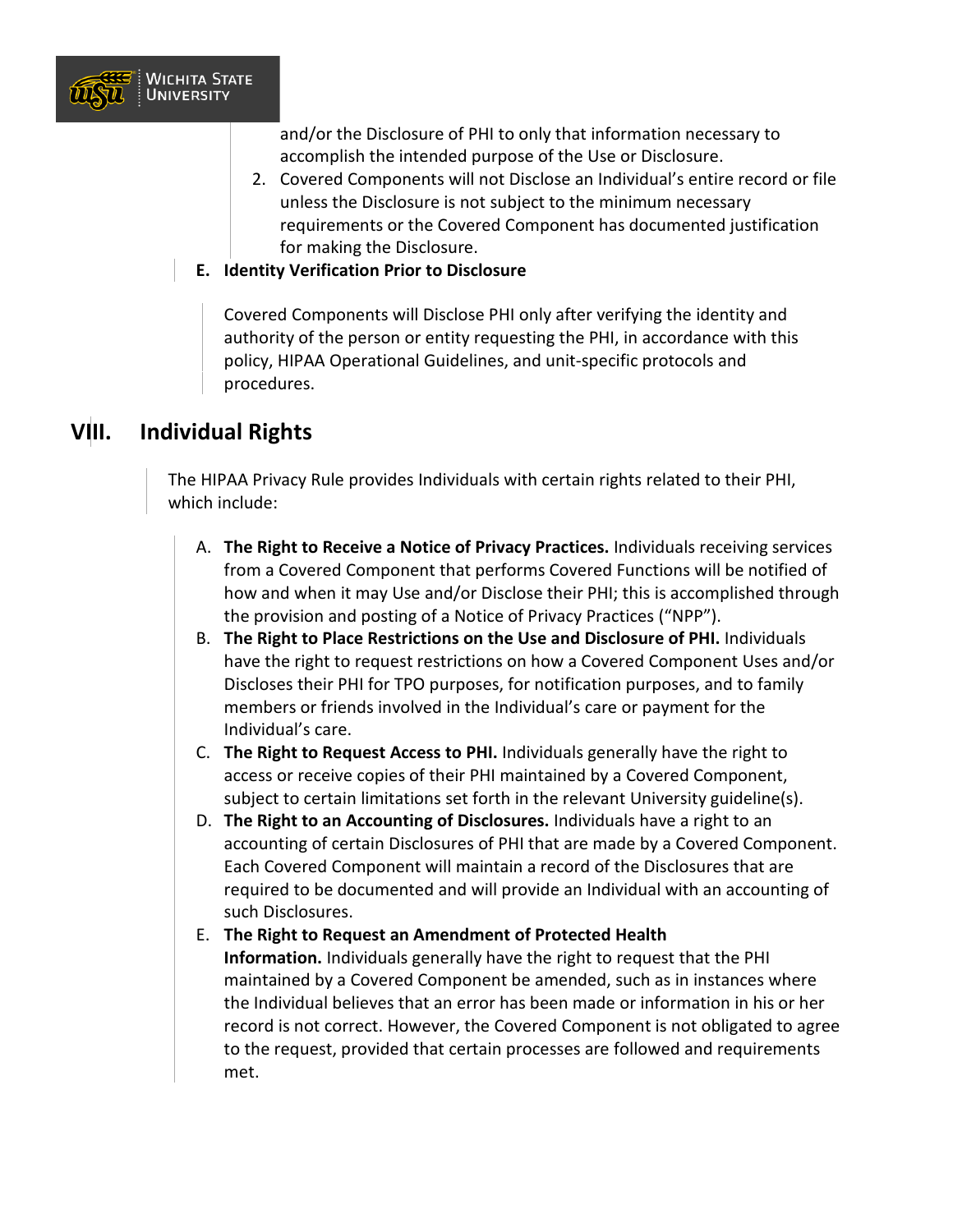

- F. **The Right to Request Alternative Methods of Confidential Communications of PHI.** Individuals have the right to request that a Covered Component communicates with them about their PHI in a certain way or at a certain location (e.g., an Individual may request that all telephone communications be made to a certain number and all mail be sent to a specific address).
- G. **The Right to File a Complaint.** Individuals who believe that a Covered Component has violated their privacy rights may file a complaint with the University or with the Secretary.

#### **IX. Business Associates**

- A. In some cases, a Covered Component may require a person or entity that is not a part of the University to perform or assist in the performance of certain functions, activities or services for or on behalf of the Covered Component that requires Use of, or access to, PHI by the external person or entity. Examples include, but are not limited to, medical transcription services, third party billing companies, medical software vendors, billing or collections services, consulting companies, accreditation organizations, and medical record copying services.
- B. Prior to permitting creation, receipt, Use, maintenance, transmission of and/or access to the PHI, the Covered Component must ensure that the external person or entity has entered into a "Business Associate Agreement." The Covered Component shall be responsible for maintenance of the appropriate documentation and verification of the business associate, vendor, contractor or subcontractor. All Business Associate Agreements must be established contractually in accordance with University contracting procedures and HIPAA Operational Guidelines and must be approved by the Office of General Counsel.
- C. In some cases, a unit of the University may function as a Business Associate of an outside HIPAA Covered Entity or another Business Associate. Such Business Associate relationships must be established contractually in accordance with University contracting procedures and HIPAA Operational Guidelines and must be approved by the Office of General Counsel.

## **X. HIPAA Security Rule Compliance**

#### **A. Administrative, Technical and Physical Safeguards**

1. Each Covered Component, Other Clinic, and Supporting Unit must ensure that appropriate administrative, technical, and physical safeguards are implemented to protect the confidentiality, integrity and availability of the PHI in its care. Safeguards shall apply regardless of form or format of data, device or storage (e.g., verbal, paper, electronic, server, portable device, etc.) and shall be consistent with the HIPAA Operational Guidelines. Safeguards must be approved by the Privacy Officer and the Security Officer prior to implementation.

#### **B. Risk Analysis and Risk Management Plan**

1. The HIPAA Security Rule requires the University to: (a) conduct thorough and timely risk assessments of the potential threats and vulnerabilities to the confidentiality, integrity and availability of its Electronic PHI ("Risk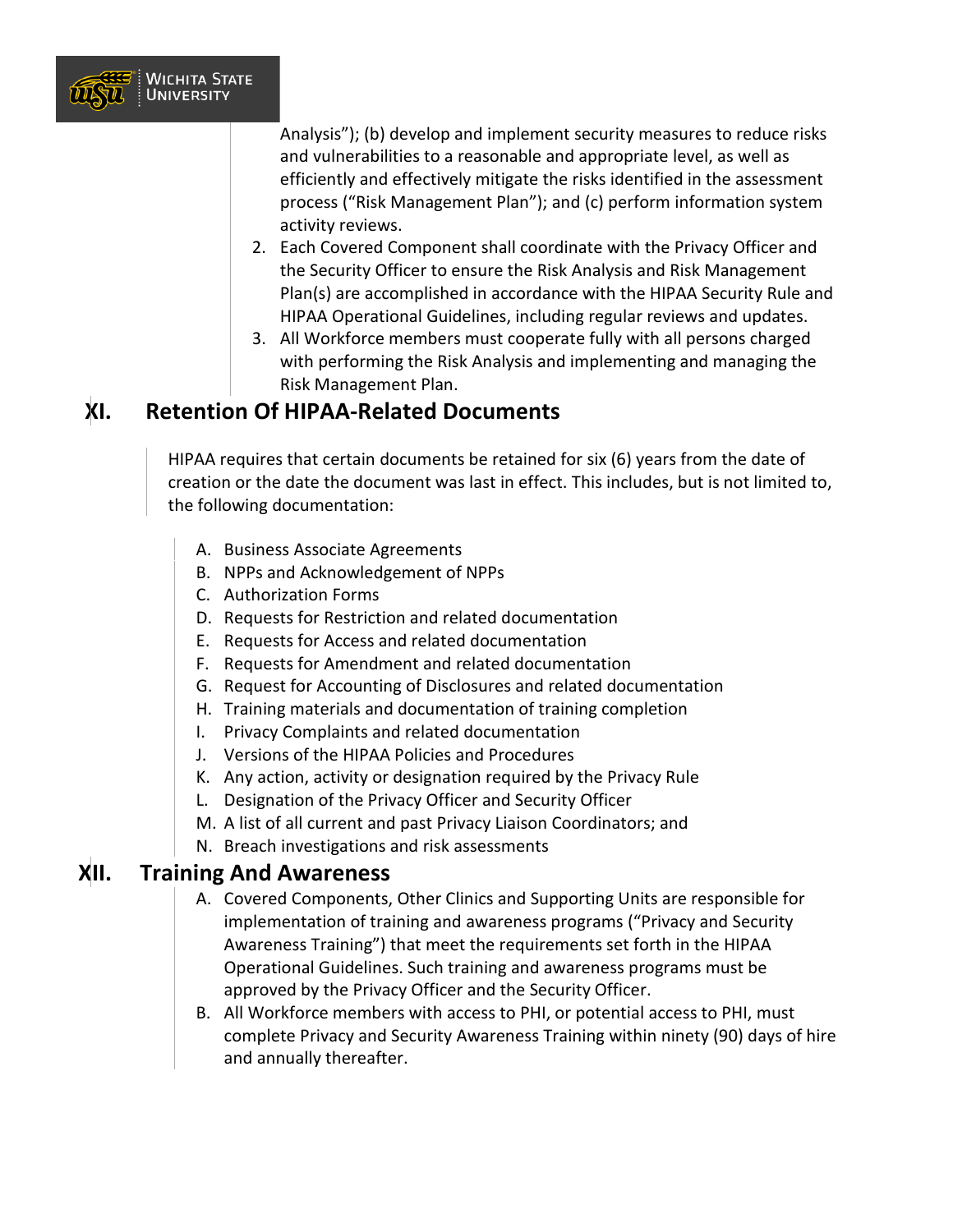

# 20.16 / Food and Beverage Policies

Effective August 08, 2017 Revised November 12, 2018

#### $\mathsf{I}$ . Purpose

The purpose of this policy is to clarify expectations regarding the sale and distribution of food on campus and to communicate requirements for Wichita State University, the Rhatigan Student Center, and nonWSU affiliated food providers and ensure proper food handling to avoid the risk of foodborne illness. This includes any private, public or formal events that require food or alcohol service.

#### $\parallel$ II. **WSU Dining**

WSU Dining is a key provider of dining service requests for the Wichita State University and the Rhatigan Student Center with some exceptions. WSU Dining (Chartwells) is the recommended caterer for all on campus events. WSU Dining is not the exclusive provider of food on campus with the exception of Shocker Hall. Requests for catering by WSU Dining may be made by contacting the Dining Services Office.

#### III. **Catering Locations**

With some qualifications, WSU maintains an open catering policy throughout the campus. A reserving party may choose catering from WSU Diningr a list of Approved Caterers. Catering in Shocker Hall is restricted to WSU Dining.

#### IV. **Approved Caterers**

In addition to food services provided by WSU Dining Services, a reserving party may choose a caterer of their choice from a list of approved preferred caterers. Catered events with food service costs of less than 100 are exempt from the required approval process.

Applications for the Approved Caterers list as well as a complete list of approad vendors is available at the Event Services webpæe.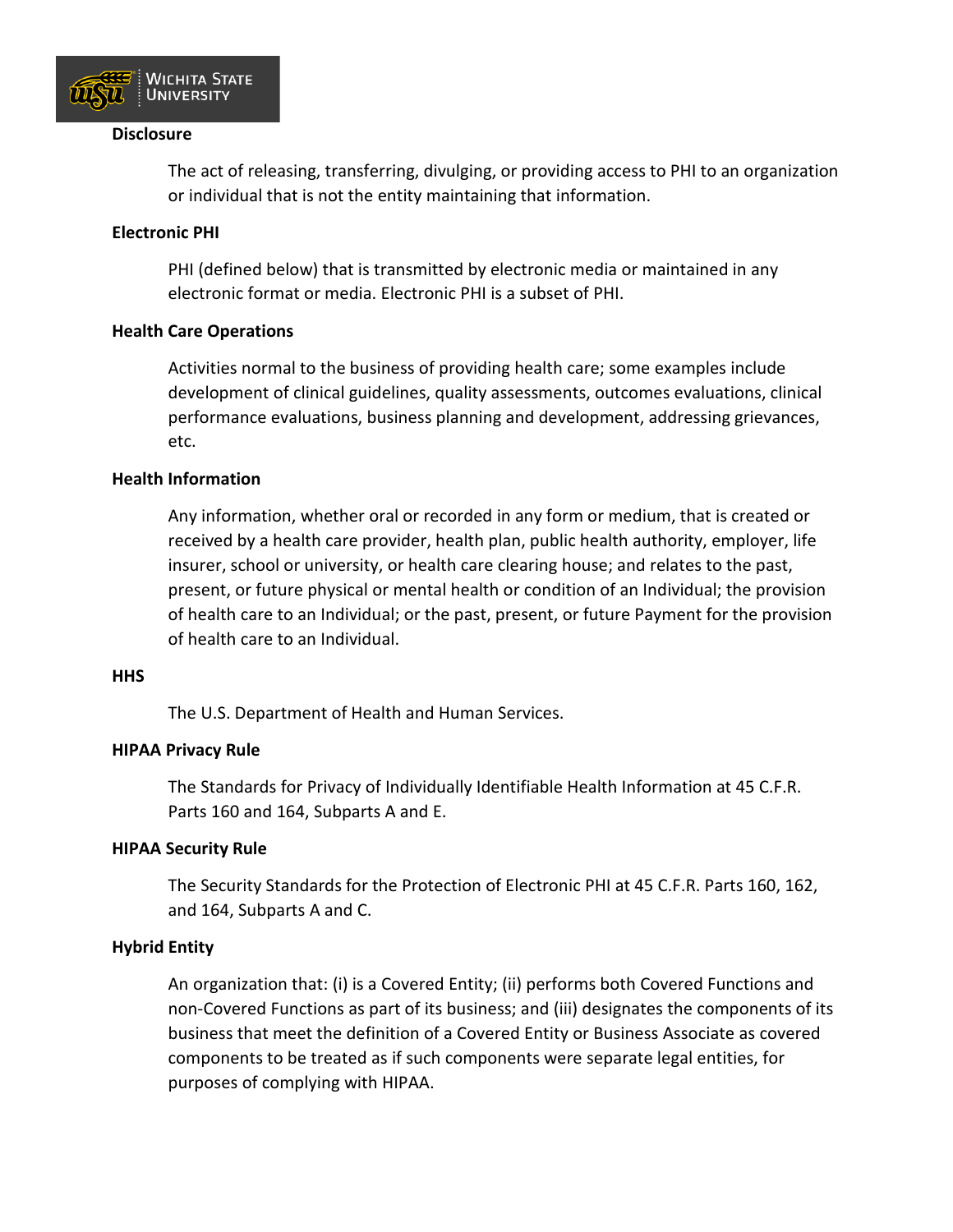

- XThe University's named streets and issued adresses for buildings are for emergency service purposes only, not for mail delivery.
- & Xt is a violation of state law for any person to use, or to permit any unauthorized person to use, any form of postagepaid for with statefunds for such person's personal use. See K.S.A. 21-6006, as amended.

#### IV. Implementation

The Vice President for Finance and Administration shall have primary responsibility for the publication and distribution of this University policy.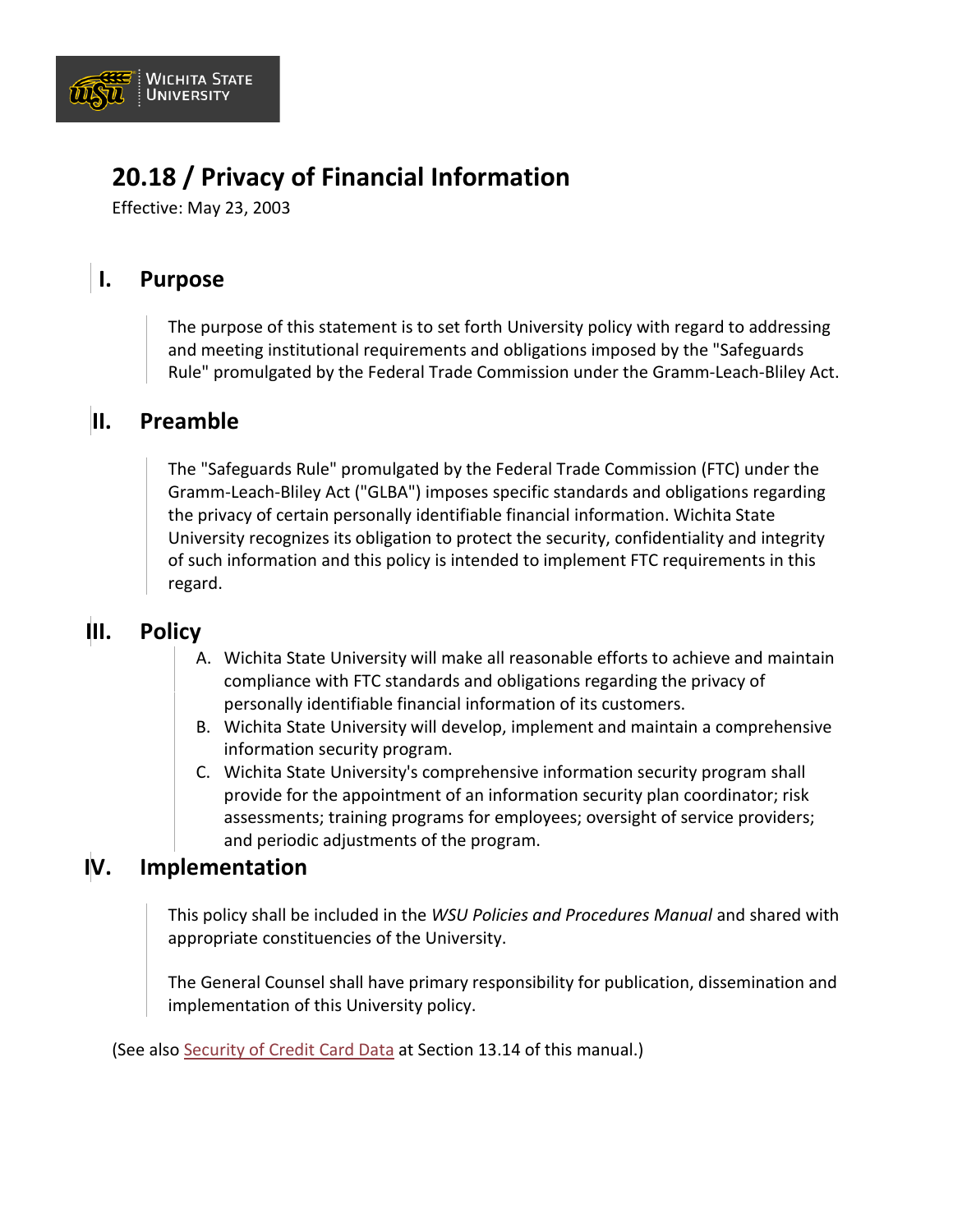

- 2. The University will be given an opportunity to review and approve the intended usage.
- 3. The period of usage will be welldefined and limited continued usage will be subect to further University review and approval.
- 4. The University's name, logos or marks may not be displayed more prominently or any larger than other corporate marks or logos.
- 5. Any display of the University's name, logos or marks shall be accompanied by the following text

T he University's name, logo or mark are used with the permission of Wichita State University. Usage reflects a prior or current business relationship and does not constitute an endorsement or recommendation.

- F. Subect to the above limited circumstances, use of the University's name, seal, logos and/or marks is specifically prohibited provided, however, that the University does not intend or understand this policy to prohibit usage of the University's name in connection with news items or stories, in connectin with events or activities where the University is a recognized sponsor, or pursuant to a specific contractual agreement.
- IV. Implementation

This policy shall be included in theWSU Policies and Procedures Maramal shared with appropriate constituences of the University.

The General Counsel shall have primary responsibility for publication, dissemination and implementation of this University policy.

(Regarding Useof University Namese also Commitment of Time, Conflict of Interest, Consulting, and Other Employment at Section 3.04 of this manual.)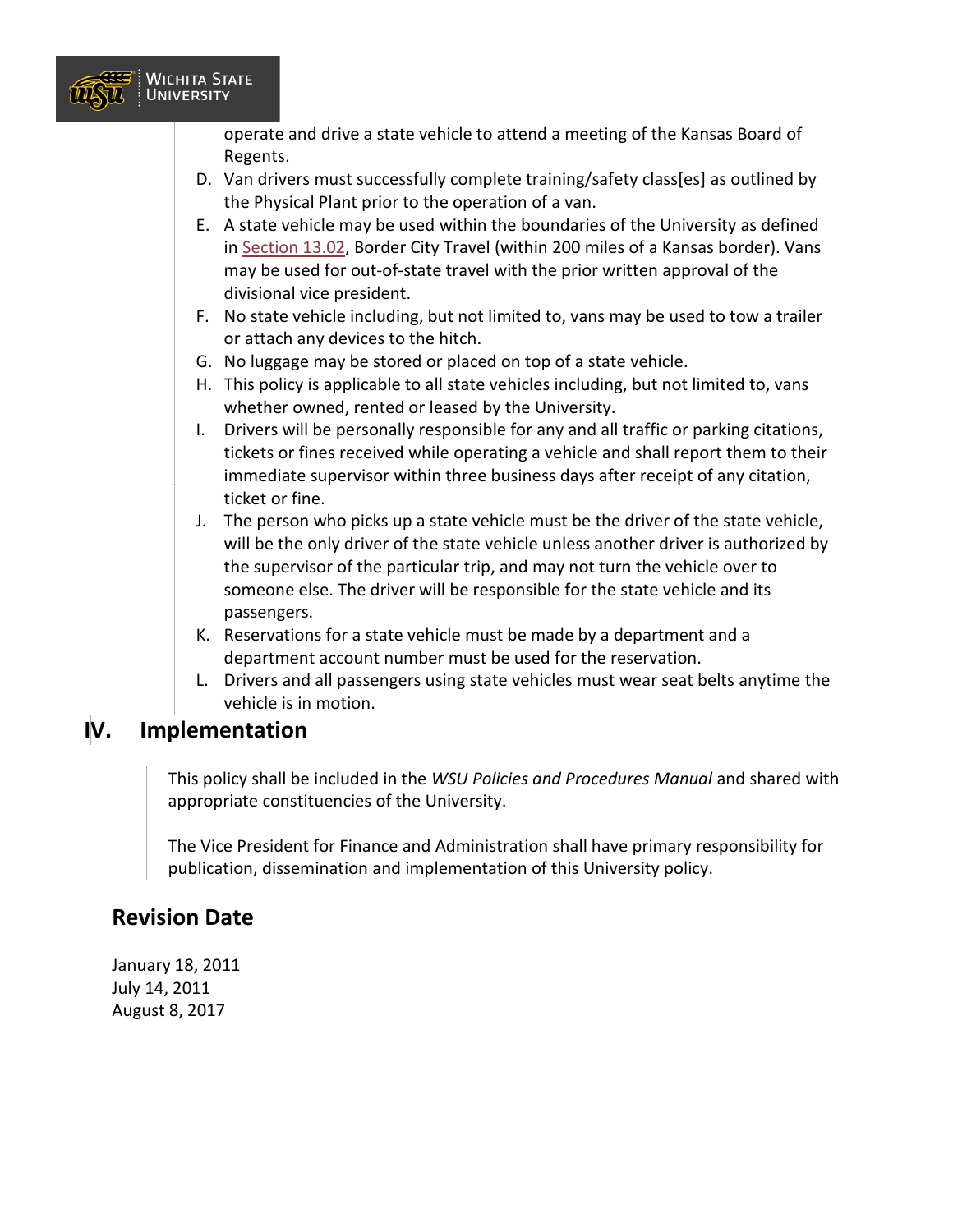

# 20.08 / Workforce, Professional & Community Education

Effective: March 25, 2016

#### $\mathbf{I}$ . **Purpose**

To ensure the most cost-effective use of University resources and staff time, and to ensure University activities appropriately and consistently reflect the University's mission.

#### II. **Policy**

Programs being done in the name of the University, at which external audiences (nondegree seeking) are expected, and either 1) a program registration fee is charged or underwritten (e.g. grants, sponsorships, research funds), or 2) continuing education units (CEUs, contact hours, or other profession-specific credits) or academic credits are offered, must be coordinated through the Office for Workforce, Professional & Community Education (WPCE), and that office will be partially funded through coordination fees charged to program sponsors.

## /// Xmplementation

- XCampus units submit a planning and approval form to WPCE as soon as a decision is made to offer a program (conferences, courses, workshops, institutes, symposiums, seminars, etc.) using the University's name (click here for web page with planning and approval form and instructions).
- XUpon receipt of the planning and approval form, the Assistant Director of WPCE will review the form to determine if the activity falls within the scope of WPCE or if an exemption should be issued.
- XWhen a program falls within the scope of WPCE, WPCE will meet with the requesting unit to determine the following: budget, marketing plan and publicity, timeline, and WPCE fee based on the total number of staff hours required to produce the event.

## S XExemptions

In the event a campus unit does not agree with the determination of the Assistant Director of WPCE, the unit may submit its exemption request to the Director of WPCE who will review the request with the Associate Vice President for Academic Affairs. Alternatively, the divisional vice president may grant an exemption.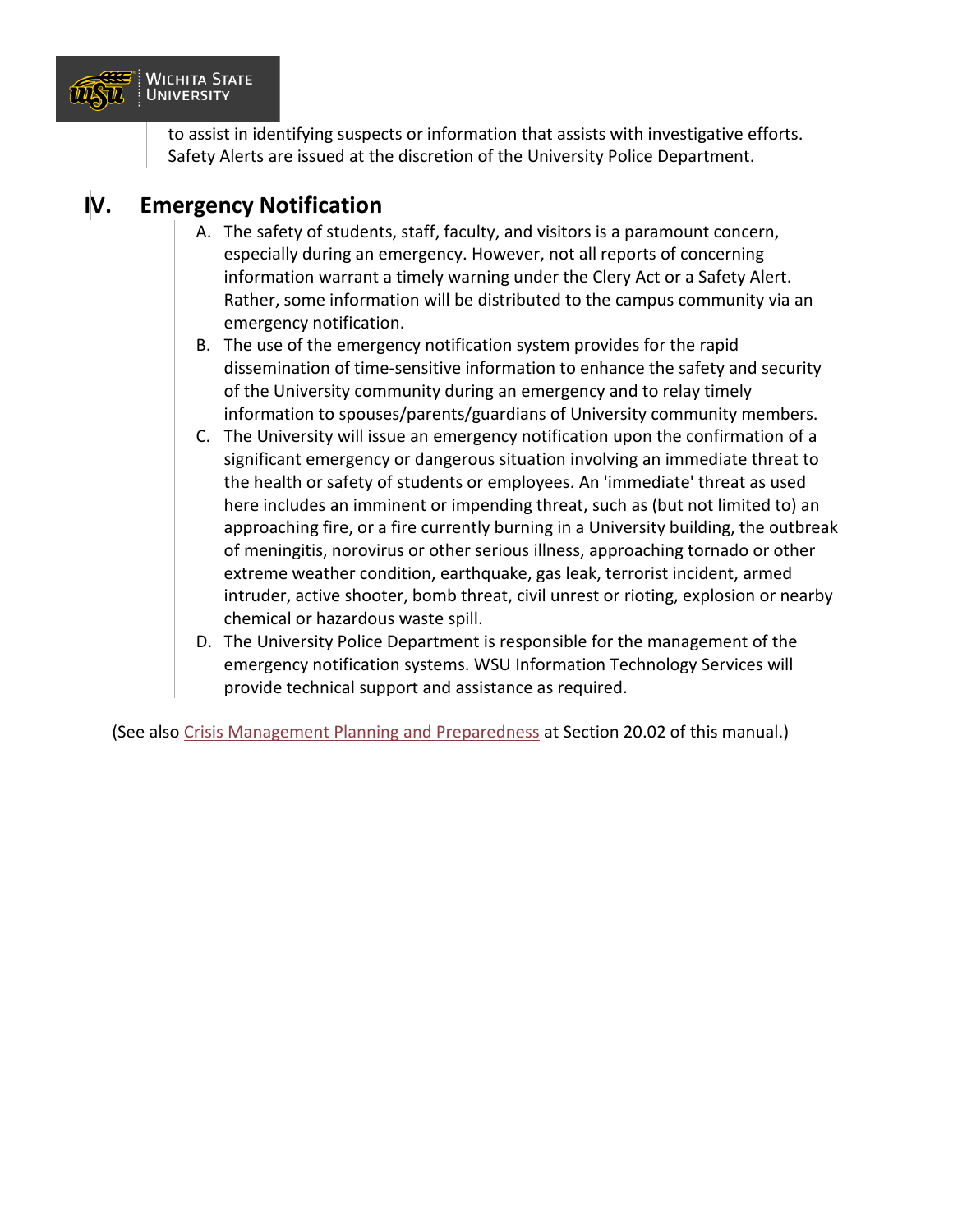

seek to make University staff available while counseling support is pending.

- 5. The Executive Policy and Decision Team will remain active and operational until the crisis situation is declared to be ended by the President of the University, or the President's designee.
- D. Post-Crisis Activities
	- 1. The Executive Policy and Decision Team shall conduct debriefing activities to evaluate the handling of any crisis and the effectiveness of the response thereto.
	- 2. The Executive Policy and Decision Team shall update, revise and amed this policy statement and accompanying procedures to respond to needs identified by the University's response to and handling of any particular crisis.
	- 3. The Executive Policy and Decision Team shall develop a plan to provide a family resource and victim support center in the aftermath of a crisis situation.
- E. Implementation

This policy shall be included in theWSU Policies and Procedures Manual and shall be shared with all appropriate constituencies of the University.

The General Counsel shall have primary reponsibility for publication and distribution of this University policy.

(See also Emergency Responseand Evacuation at Section 20.21 of this manual.)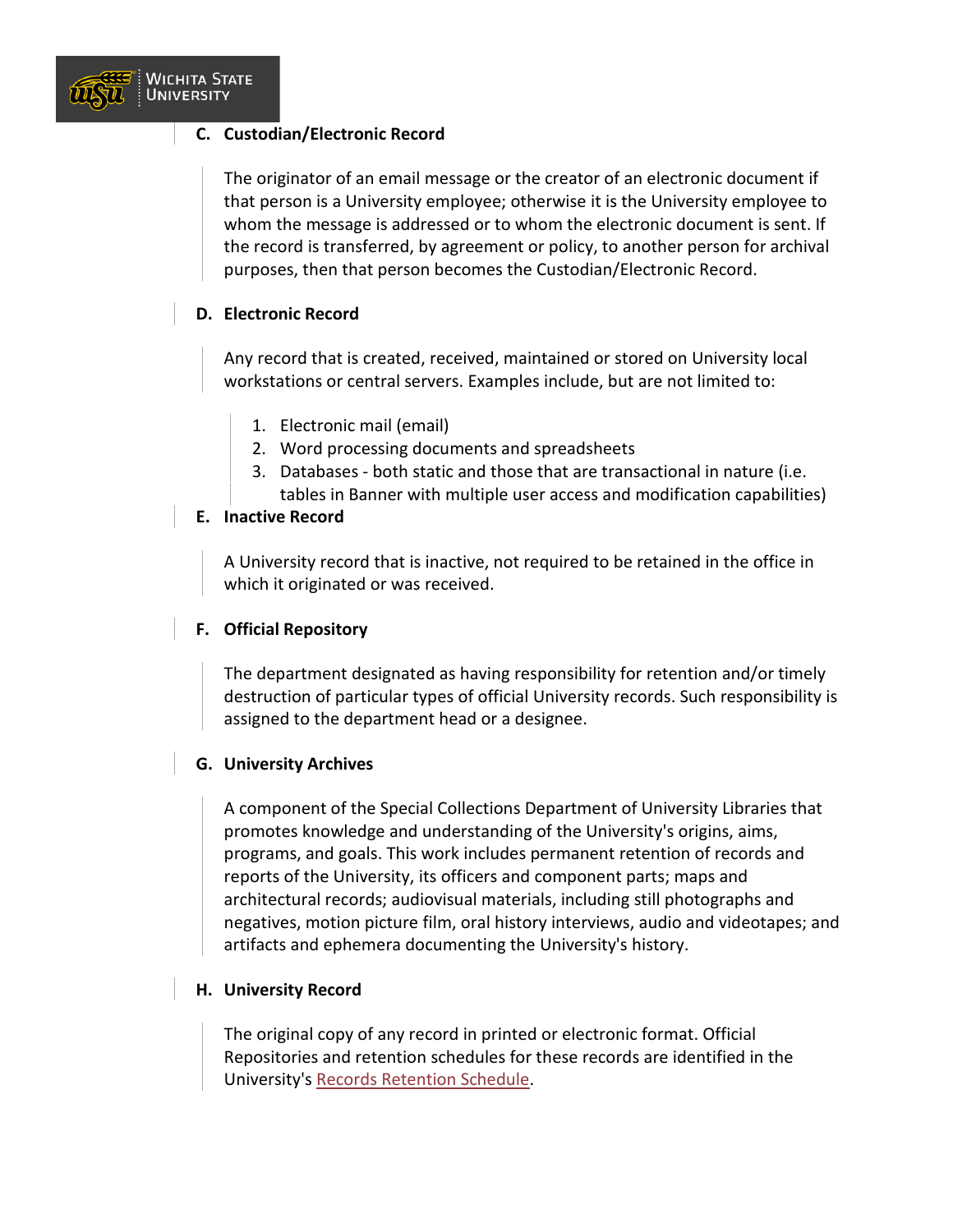

#### **V. Procedures**

#### **A. Responsibilities for Managing Official University Records**

Departments that maintain any University Records are the Official Repository of such records and each department head or designee must:

- 1. Implement the department's record management practices consistent with this policy.
- 2. Educate staff within the department in understanding sound record management practices, including a system for efficient retrieval of Active Records.
- 3. Transfer Inactive Records that may have historic value to the University Archives.
- 4. Ensure that access to confidential files is restricted. Long-term restrictions on access to selected Archival Records should be negotiated at the time of their transfer to the University Archives.
- 5. Destroy Inactive Records that have no historic value upon passage of the applicable retention period. If in doubt as to the potential historic value, consult with the Curator of Special Collections and University Archivist (hereinafter University Archivist) before destroying the Inactive Records.

#### **B. Preserving or Disposing of Official University Records**

When the prescribed retention period (see University [Records Retention](https://www.wichita.edu/about/policy/records_retention_schedule.php) [Schedule\)](https://www.wichita.edu/about/policy/records_retention_schedule.php) for official University records has passed, a determination of whether to preserve or dispose of the documents must be made. To decide if a University Record is of historic value to the University, consult the University Archivist who has the authority to designate which University Records are archival.

1. Archival Records

If it has been determined that the University Records are Archival Records, they may be transferred to Special Collections. Call the University Archivist to initiate the following:

- a. Review records to be sent to University Archives;
- b. Request a transfer form;
- c. Depending on the amount of material to be transferred and staff availability, the Special Collections staff may make a site visit and pick up the records. If staff is unavailable to pick up the material, the department of origin may take the material to Special Collections at a prearranged time; and
- d. Small quantities may be sent through campus mail.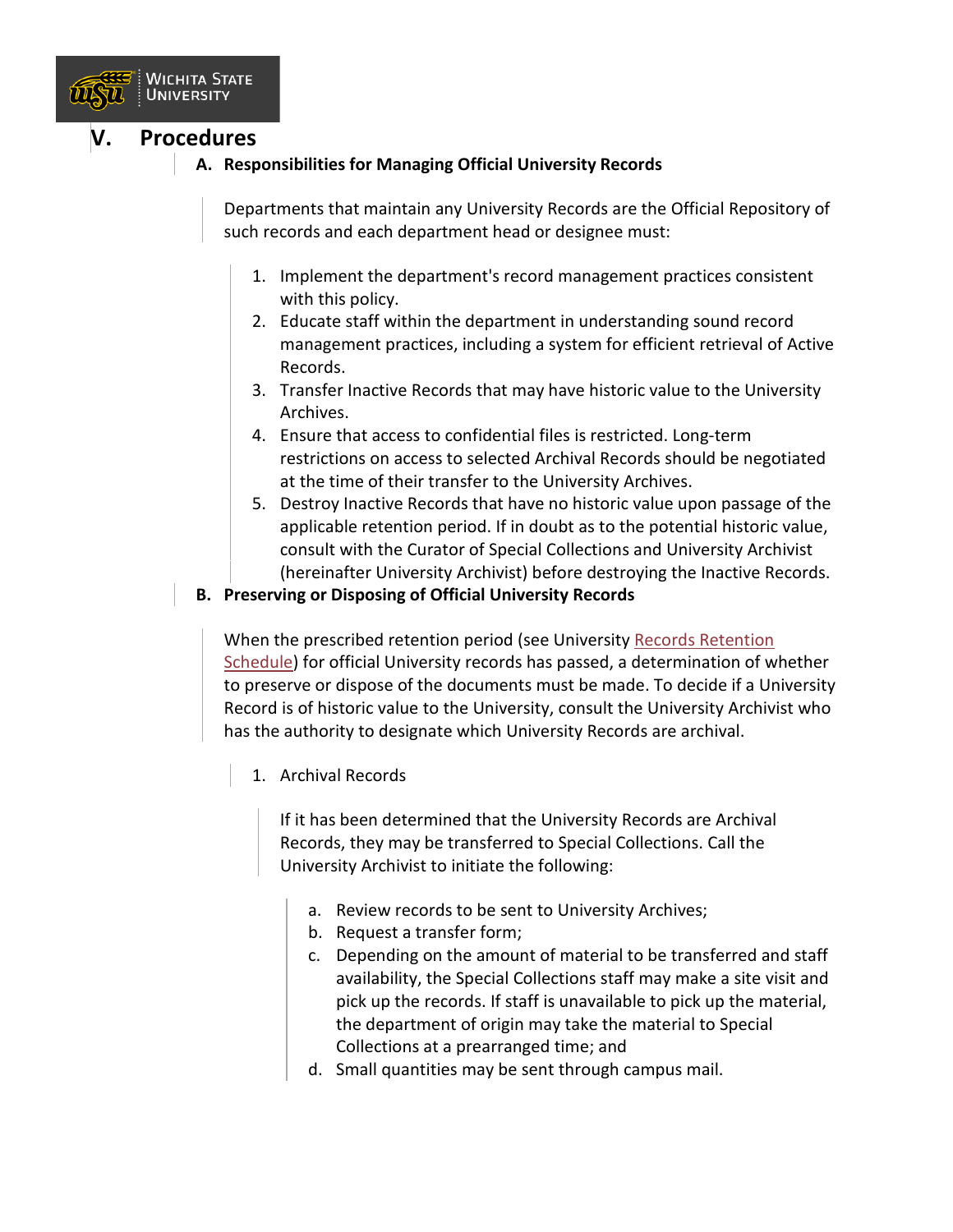

University Records that are transferred to Special Collections are not in storage. The transfer is permanent and the University Records become part of the University Archives (see definition G above).

2. Inactive Records

If it has been determined that University Records are Inactive Records, and therefore, not of permanent historic value, they, consistent with K.S.A. 45-403, should be destroyed in one of the following ways:

- a. Recycle non-confidential paper records; or
- b. Shred or otherwise render unreadable confidential records; or
- c. Erase or destroy Electronic Records (periodically review records generated and maintained in University information systems or equipment to ensure that these requirements are met).

#### **C. Location and Duration for Record Retention**

- 1. The University Records [Retention Schedule](https://www.wichita.edu/about/policy/records_retention_schedule.php) lists the Official Repositories for University Records, as well as how long these records must be maintained.
- 2. Record retention periods may be increased by government regulation, judicial or administrative consent order, private or governmental contract, pending litigation or audit requirements. Such modifications supersede the requirements listed in this policy. Any suspension of record destruction required will be accomplished by a notice sent out to the affected units or individuals by the General Counsel's Office.
- 3. Questions regarding the retention period for any specific document or class of documents not included in the schedule should be addressed to the General Counsel's Office.
- 4. Departments that are not Official Repositories, and that retain duplicate or multiple copies of University Records, should dispose of the records when they are deemed to be no longer useful.

#### **CI. Electronic Records**

- 1. Maintenance and disposal of Electronic Records, as determined by the content, is the responsibility of the Custodian/Electronic Record and must be in compliance with the University [Records Retention Sch](https://www.wichita.edu/about/policy/records_retention_schedule.php)edule. Work related email is a University Record and must be treated as such.
- 2. Email messages and any associated attachment(s) with retention periods greater than three (3) years are to be maintained according to the University Records Retention Schedule in a format capable of reproduction. It is important to note that the email message should be kept with the attachment(s). If emails are printed and filed in similar fashion to paper records for retention purposes, the printed copy of the email must contain the following header information: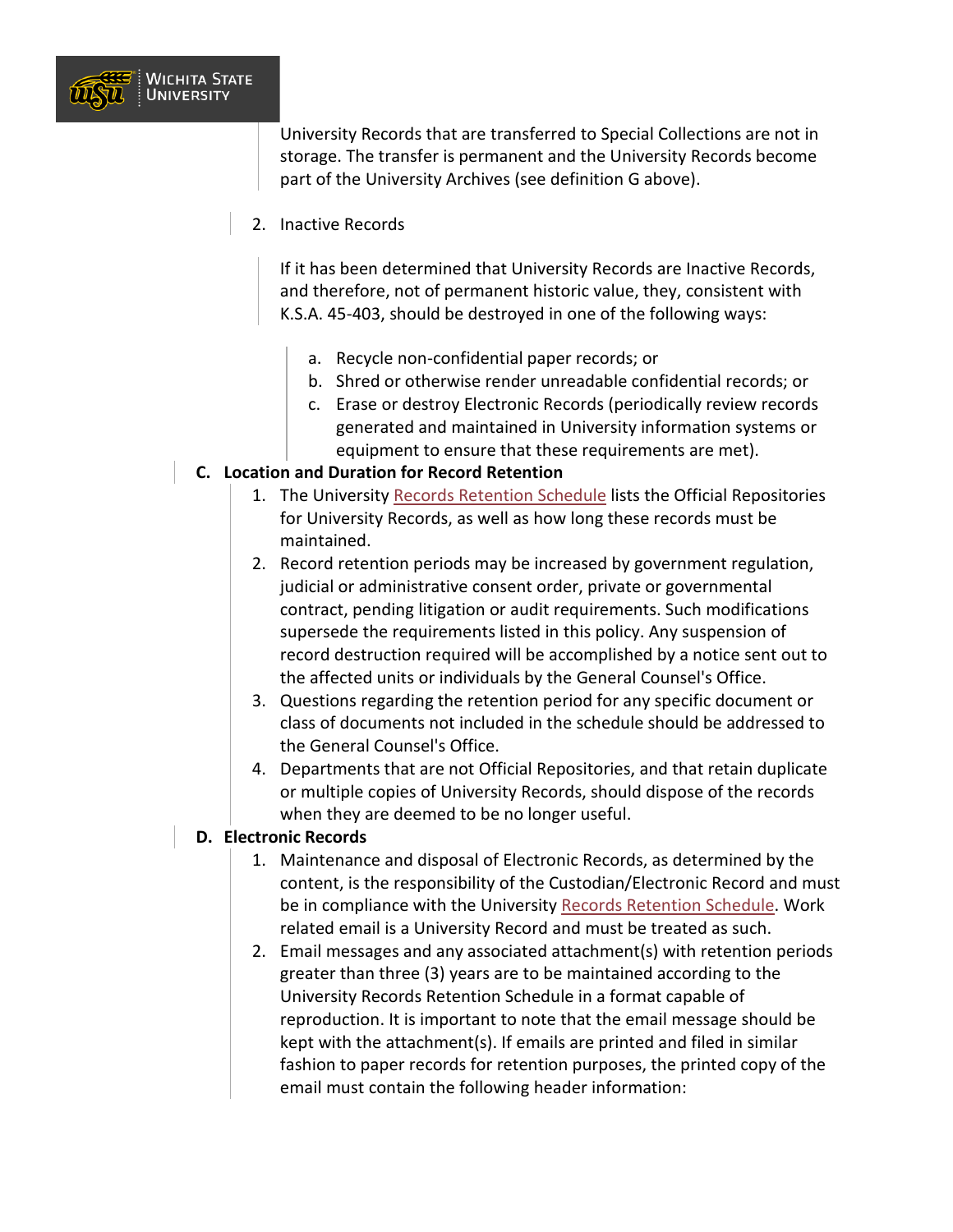

- a. Who sent message
- b. Who message was sent to
- c. Date and time message was sent
- d. Subject
- 3. When email is used as a transport mechanism for other record types, it is possible, based on the content, for the retention and disposition periods of the email and the transported record(s) to differ. In this case the longest retention period shall apply.
- 4. Information Technology Services (ITS) performs backups on a regular schedule of the email and electronic files stored on central servers for disaster recovery. These backups are to be used for system restoration purposes only. The information technology system administrator is not the Custodian/Electronic Record of messages or records which may be included in such backups.
- 5. When litigation against the University or its employees is filed or threatened, the law imposes a duty upon the University to preserve all documents and records that pertain to the issues. As soon as the General Counsel is made aware of pending or threatened litigation, a litigation hold directive will be issued to the appropriate individuals. The litigation hold directive overrides any records retention schedule that may have otherwise called for the transfer, disposal or destruction of the relevant documents, until the hold has been cleared by the General Counsel. Email and computer accounts of separated employees that have been placed on a litigation hold by the General Counsel will be maintained by ITS until the hold is released. No employee who has been notified by the General Counsel of a litigation hold may alter or delete an electronic record that falls within the scope of that hold. Violation of the litigation hold request may subject the employee to disciplinary action, up to and including dismissal, as well as personal liability for civil and/or criminal sanctions by the courts or law enforcement agencies.

#### **VI. Implementation**

This policy shall be included in the *WSU Policies and Procedures Manual* and shared with appropriate constituencies of the University.

The General Counsel shall have primary responsibility for publication, dissemination and implementation of this University policy.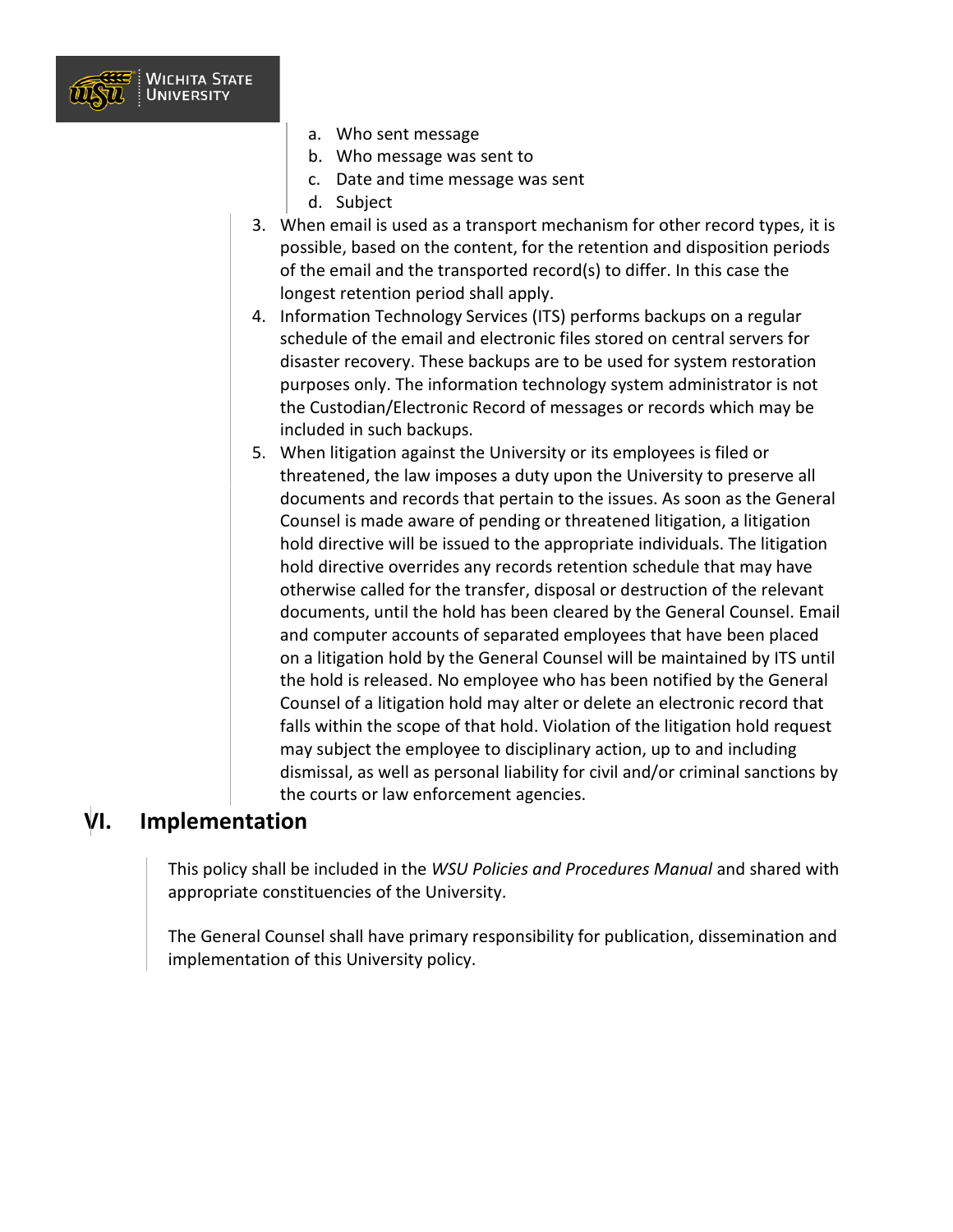

# **20.24 / Designating University Title IX Coordinators and Associate Coordinators**

Effective: September 15, 2011 Revised: July 24, 2019

## **I. Purpose**

The purpose of this policy is to designate the University officials who have primary responsibility for Title IX compliance.

#### **II. Preamble**

Title IX of the Education Amendment of 1972 prohibits discrimination on the basis of sex in any federally funded education program or activity. In an effort to put in place and coordinate efforts to comply with and carry out institutional responsibilities under Title IX, the University is promulgating this policy.

## **III. Policy**

#### **A. Title IX Coordinator**

Title IX Coordinator

Human Resources Center 110 (316) 978-5177 [sara.zafar@wichita.edu](mailto:sara.zafar@wichita.edu)

Duties and Responsibilities: Monitoring and oversight of overall implementation of Title IX compliance at the University, including coordination of training, education, communication and administration of all related policies and procedures. Complaints of discrimination on the basis of sex that are reported to the Title IX Coordinator will be investigated. The Title IX Coordinator will receive complaints and provide information regarding available resources as well as reporting and resolution options. The Title IX Coordinator will also designate Deputy Coordinators in specific academic and administrative units to conduct outreach and provide information about addressing complaints of sex discrimination, sexual misconduct, sexual harassment, relationship violence and stalking.

#### **B. Title IX Deputy Coordinators**

1. For athletics, contact: